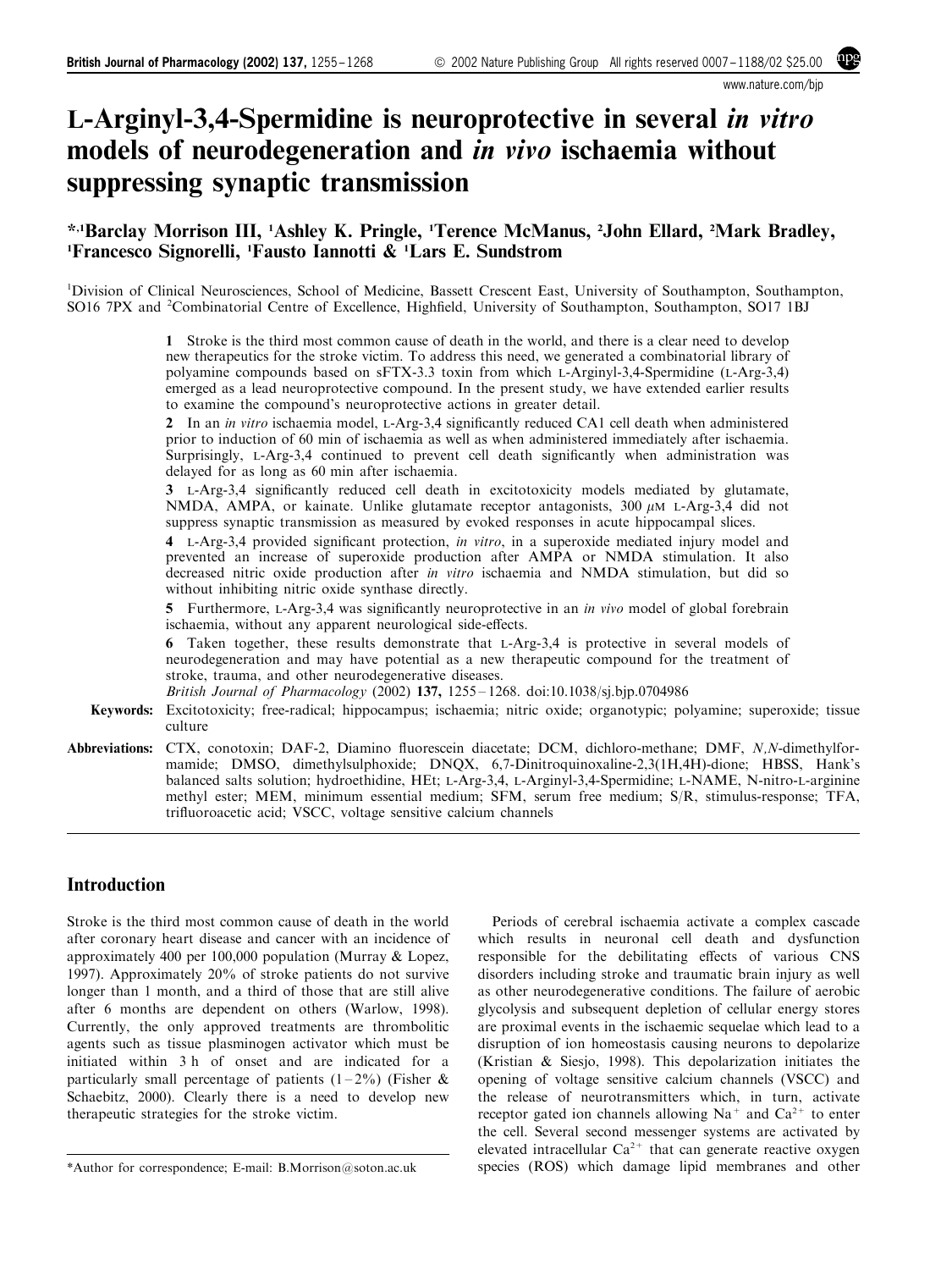cellular components. Under conditions of  $Ca^{2+}$  overload, mitochondria can become a significant source of freeradicals, overwhelm endogenous scavenging systems, and damage cellular components ([Piantadosi & Zhang, 1996](#page-12-0)). Any one of these pathophysiological steps in this cascade could be a potential therapeutic target for reducing ischaemic cell death.

The venom of the funnel web spider *Agelenopsis aperta* contains a mixture of toxins including a fraction termed FTX which blocks P-type VSCC in rat Purkinje neurons and cortical synaptosomes [\(Llinas](#page-12-0) [et al](#page-12-0)[., 1989](#page-12-0); [Cherksey](#page-12-0) [et](#page-12-0) [al](#page-12-0)[., 1991\)](#page-12-0). The active component of crude FTX, called FTX-3,3, has been isolated and identified, and an analogue, termed  $sFTX-3.3$  which differs from  $FTX-3.3$  in a single carbonyl group, has been synthesized (Figure 1). The electrophysiological properties of both these compounds have been studied in some detail demonstrating that both preferentially block P-type VSCC with an  $IC_{50}$  near 240 nM but also block N- and neuronal L-type VSCC at concentrations above 1  $\mu$ M [\(Cherksey](#page-12-0) [et al](#page-12-0)[., 1991; Dupere](#page-12-0) [et al](#page-12-0)[., 1996\)](#page-12-0). Because of the potential involvement of VSCC in cellular  $Ca^{2+}$  loading during ischaemic depolarization, these toxins, in modified form, could be useful neuroprotective agents. Therefore, a program was initiated to determine if such polyamine compounds could be synthesized that were non-toxic as well as neuroprotective. A library of compounds, loosely based on the structure of sFTX-3.3, was generated via solid support combinatorial chemistry from which, L-Arginyl-3,4-Spermidine (L-Arg-3,4), emerged as a lead compound from an in vitro screen against hypoxia in organotypic brain slice cultures. This in vitro model represents an attractive alternative to in vivo models by providing greater accessibility to the tissue and control of the extracellular milieu while maintaining hallmark features



Figure 1 Structures of compounds related to L-Arg-3,4 which is a heterodimer of arginine and spermidine. The structure of L-Arg-3,4 is similar to a toxin from the venom of A. aperta termed FTX-3.3. A synthetic analogue to FTX-3.3, termed sFTX-3.3, has been chemically synthesized and contains an additional carboxyl group which is not present in the naturally occurring toxin.

seen *in vivo*. Such hallmark features include the selective vulnerability of specific pyramidal cell layers to different injury paradigms i.e. the CA1 pyramidal cell layer is more vulnerable to hypoxic and NMDA receptor-mediated excitotoxic injuries, whereas CA3 is more vulnerable to kainite receptor-mediated toxicity. In addition, the subsequent neuronal cell death is delayed and demonstrates a similar temporal profile to that seen in vivo [\(Pringle](#page-12-0)  $et$   $al$ . [1996; 1997](#page-12-0)).

In this study, we extend earlier findings and show that L-Arg-3,4 is protective in several in vitro models of neuronal cell death including a severe ischaemia paradigm as well as excitatory amino acid (EAA) and free-radical mediated cell death. Furthermore, in preliminary in vivo experiments, this compound reduced CA1 pyramidal cell loss due to transient forebrain ischaemia after four vessel occlusion in the rat. These results suggest that L-Arg-3,4 is a novel, neuroprotective compound in multiple models of cell death and that it warrants more detailed testing in vivo.

## **Methods**

#### Drugs

Kainate, NMDA, glutamate, AMPA, 6,7-Dinitroquinoxaline-2,3(1H,4H)-dione (DNQX), and N-nitro-L-arginine methyl ester (L-NAME) were purchased from Sigma (U.K.). DNQX was stored at room temperature in dimethylsulphoxide (DMSO) at 40 mM. All other drugs were made up as aqueous solutions.

## Chemicals and reagents

Propidium iodide (PI) and hydroethidine (HEt) were purchased form Molecular Probes (Eugene, OR, U.S.A.). 4,5-Diaminofluorescein diacetate (DAF-2) was purchased from Calbiochem (U.K.). DMSO, glucose, glutamine, NaCl, EDTA, dithiothreitol (DTT), HEPES, glycerophosphate, NaF, NaVO<sub>3</sub>, Triton X-100, and arginine were purchased from Sigma. Millicell CM culture inserts were purchased from Millipore (U.K.). The 1N-Dde-8N-Mmt-spermidine-4 yl)-carbonyl Wang polystyrene resin was purchased from Novabiochem (Switzerland), and the  $Fmoc-Arg(Boc)<sub>2</sub>-OH$ from Bayer (U.K.). All other chemicals and reagents were obtained from commercial sources except for L-Arg-3,4 which was synthesized as indicated below.

#### L-Arg-3,4 trifluoroacetic acid salt synthesis

(1N-1-(4,4-dimethyl-2,6-dioxocyclohexylidene)ethyl-8N-monomethoxytrityl-spermidine-4-yl)-carbonyl Wang polystyrene resin  $(0.279 \text{ g}, \text{loading } 0.42 \text{ mmol g}^{-1}, 0.12 \text{ mmol})$  was swollen in N,N-dimethylformamide (DMF). The solvent was then drained and 2% hydrazine in DMF (4 ml) was added. The resulting mixture was spun for 5 min. The solution was drained and the hydrazinolysis repeated twice more. The resin was then washed with DMF  $(x3)$ , DCM  $(x3)$ , and diethyl ether  $(x3)$ . A qualitative ninhydrin test was positive.

The resin was then swollen in DMF and the solvent drained. A solution of 9-fluorenylmethoxycarbonyl-Arginine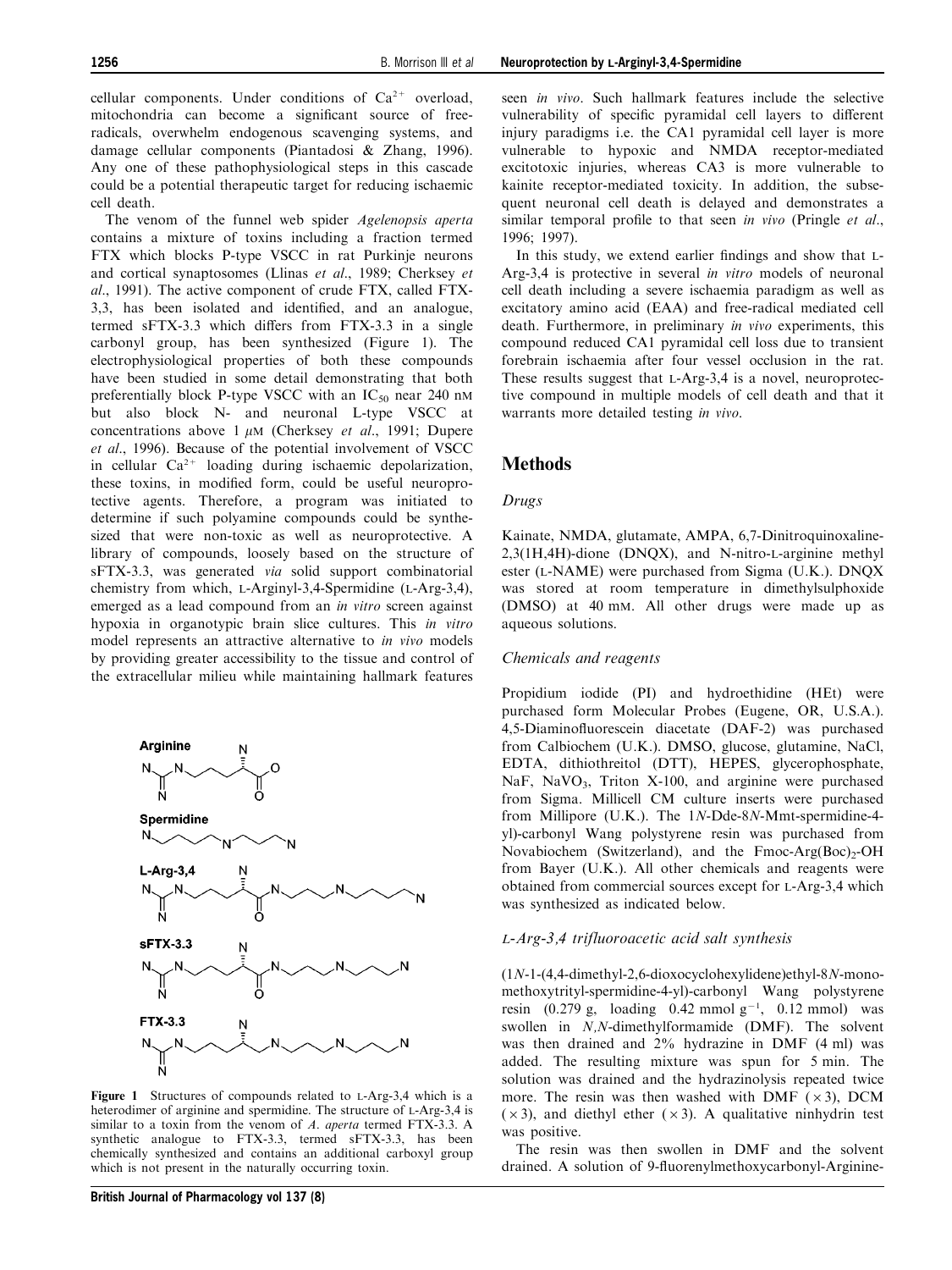$(tert$ -butyloxycarbonyl)<sub>2</sub>-OH  $(0.142 \text{ g}, 0.24 \text{ mmol}, 0.24 \text{ m})$ and N-hydroxybenzotriazole hydrate (0.037 g, 0.24 mmol, 0.24 M) in dichloromethane (DCM) (0.6 ml) and DMF (0.4 ml) were stirred at room temperature for 10 min, diisopropylcarbodiimide (38  $\mu$ l, 0.24 mmol) was added and the resulting solution stirred for a further 10 min. The reaction mixture was then added to the damp resin and spun for 2.5 h. The solution was drained and the resin washed with DMF  $(x3)$ , DCM  $(x3)$  and diethyl ether  $(x3)$ . A qualitative ninhydrin test was negative.

The resin was swollen in DMF and the solvent drained. A 20% piperidine solution in DMF (4 ml) was added and the reaction mixture was spun for 10 min. The solution was drained and the piperidine treatment repeated. The resin was washed with DMF ( $\times$ 3), DCM ( $\times$ 3) and diethyl ether ( $\times$ 3). A quantitative ninhydrin test was positive.

To the dry resin was added a solution of 97.5% trifluoroacetic acid  $(TFA)$  and  $2.5\%$  triisopropylsilane (4 ml), and the reaction mixture allowed to stand for 3 h. The solvent was then drained and the resin washed with TFA  $(2 \times 1$  ml). The combined acid phases were evaporated in vacuo. The residue was dissolved in TFA (0.4 ml) and precipitated in ice-cold diethyl ether. The mixture was centrifuged and the solvent removed by decanting. The pellet was washed with diethyl ether, the mixture centrifuged, and the solvent again decanted. The residue was then dried in vacuo overnight. The residue was dissolved in TFA (0.4 ml) and the diethyl ether precipitation repeated. The sample was then dissolved in water and acetonitrile and lyophilized. This was repeated once more to afford L-Arg-3.4 as a sticky orange-brown solid  $(0.061 \text{ g}, 20\%$  L-Arg-3,4 by mass). The polyamine was quantified by <sup>1</sup>H nuclear magnetic resonance spectroscopy with phenol as an internal standard.

#### Organotypic cultures

Organotypic hippocampal slice cultures were prepared according to established methods [\(Pringle](#page-12-0) [et al](#page-12-0)[., 1997](#page-12-0)), and all animal procedures were approved by the Home Office. In brief, Wistar rat pups  $(8 - 11)$  days old) were decapitated and the hippocampus rapidly dissected into ice-cold Gey's balanced salt solution (Gibco Life Technologies, Paisley, U.K.) supplemented with  $4.5$  mg m $l^{-1}$  glucose. Slices were separated and plated onto Millicell CM culture inserts (four per well) and maintained at  $37^{\circ}$ C and  $5\%$  CO<sub>2</sub> for 14 days. Maintenance medium consisted of 25% heat-inactivated horse serum, 25% Hank's balanced salt solution (HBSS) and 50% minimum essential medium with added Earle's salts (MEM, ICN Biomedicals, Basingstoke, U.K.) supplemented with 1 mM glutamine and 4.5 mg  $ml^{-1}$  glucose. Medium was changed every  $3 - 4$  days.

## Ischaemic injury

Experimental ischaemia or oxygen glucose deprivation was performed as described previously [\(Pringle](#page-12-0) [et al](#page-12-0)[., 1996\)](#page-12-0). Briefly, cultures were transferred to serum free media (SFM, 75% MEM, 25% HBSS supplemented with 1 mM glutamine and 4.5 mg ml<sup>-1</sup> glucose) containing 5  $\mu$ g ml<sup>-1</sup> of the fluorescent exclusion dye propidium iodide (PI). Cultures were allowed to equilibrate in SFM for 30 min prior to imaging, with or without L-Arg-3,4. PI fluorescence was

detected using a Leica inverted microscope as described below. Any cultures in which PI fluorescence was detected at this stage were excluded from further study. Ischaemia was induced by transferring cultures to glucose free media (MEM with Earl's salts without glucose and supplemented with 1 mM glutamine) saturated with  $95\%$  N<sub>2</sub> and  $5\%$  CO<sub>2</sub>. Culture plates (without lids) were then sealed into an airtight chamber (Billups-Rothenberg, Del Mar, CA, U.S.A.) gassed with 95% N<sub>2</sub> and 5% CO<sub>2</sub> at 10 L min<sup>-1</sup> for 10 min before being sealed and placed at  $37^{\circ}$ C for 50 min. At the end of the ischaemia, cultures were returned to normoxic SFM+PI, with or without compound at the indicated concentrations, and placed back in the incubator for 24 h.

#### Excitotoxic injury

Excitotoxic injury was performed as previously described ([Pringle](#page-12-0) [et al](#page-12-0)[., 1997\)](#page-12-0) with L-Arg-3,4 present pre-, during, and post-injury in treated cultures. Cultures were transferred to SFM+PI with or without 300  $\mu$ M L-Arg-3,4 and allowed to equilibrate for 30 min prior to imaging. Any cultures exhibiting PI fluorescence were excluded. The medium was then exchanged for  $SFM+PI$  plus a glutamate receptor agonist (either 10 mM glutamate, 10  $\mu$ M NMDA, 10  $\mu$ M AMPA, or 10  $\mu$ M kainate) for 3 h. After exposure, the media was again exchanged for  $SFM+PI$  containing 300  $\mu$ M L-Arg-3,4. Cultures were then returned to the incubator until they were assessed for cell death in the indicated region of the pyramidal cell layer 24 h post exposure.

## Free-radical injury

Free-radical mediated injury was performed as described previously with L-Arg-3,4 present pre-, during, and post-injury in treated cultures ([Wilde](#page-13-0)  $et$  al[., 1997\)](#page-13-0). Briefly, cultures were transferred to  $SFM + PI$  with or without 300  $\mu$ M L-Arg-3,4 and allowed to equilibrate for 30 min prior to imaging. Any cultures in which PI fluorescence was detected at this stage were excluded from further study. Duroquinone was dissolved in DMSO at a stock concentration of 100 mM which was then diluted  $1:1000$  in SFM for a final working concentration of 100  $\mu$ M (final DMSO concentration of  $0.1\%$ ). Free-radical injury was initiated by transferring cultures to SFM supplemented with  $100 \mu M$  duroquinone for 3 h. At the end of the exposure, cultures were returned to  $SFM+PI$ , with or without compound, and placed in the incubator for 24 h.

#### Assessment of cell death

Neuronal damage was assessed as described previously ([Pringle](#page-12-0) [et al](#page-12-0)[., 1996](#page-12-0); [1997\)](#page-12-0). Light transmission images were captured prior to the induction of injury, and PI fluorescence images recorded at the end of the 24 h post-injury recovery period. Injury paradigms produced stereotypical patterns of injury shown in [Figure 2.](#page-3-0) All images were captured on an inverted Leica DM-IRBE epiflourescence microscope (Milton Keynes, U.K.) fitted with a 100 W Hg lamp and standard rhodamine optics (excitation  $510 - 560$  nm; dichroic mirror 620 nm; emission  $>$  590 nm). Images were acquired with a  $5 \times NA$  0.12 lens and a cooled Hamamatsu digital camera and digitized at 12 bit resolution for analysis in OpenLab 2.1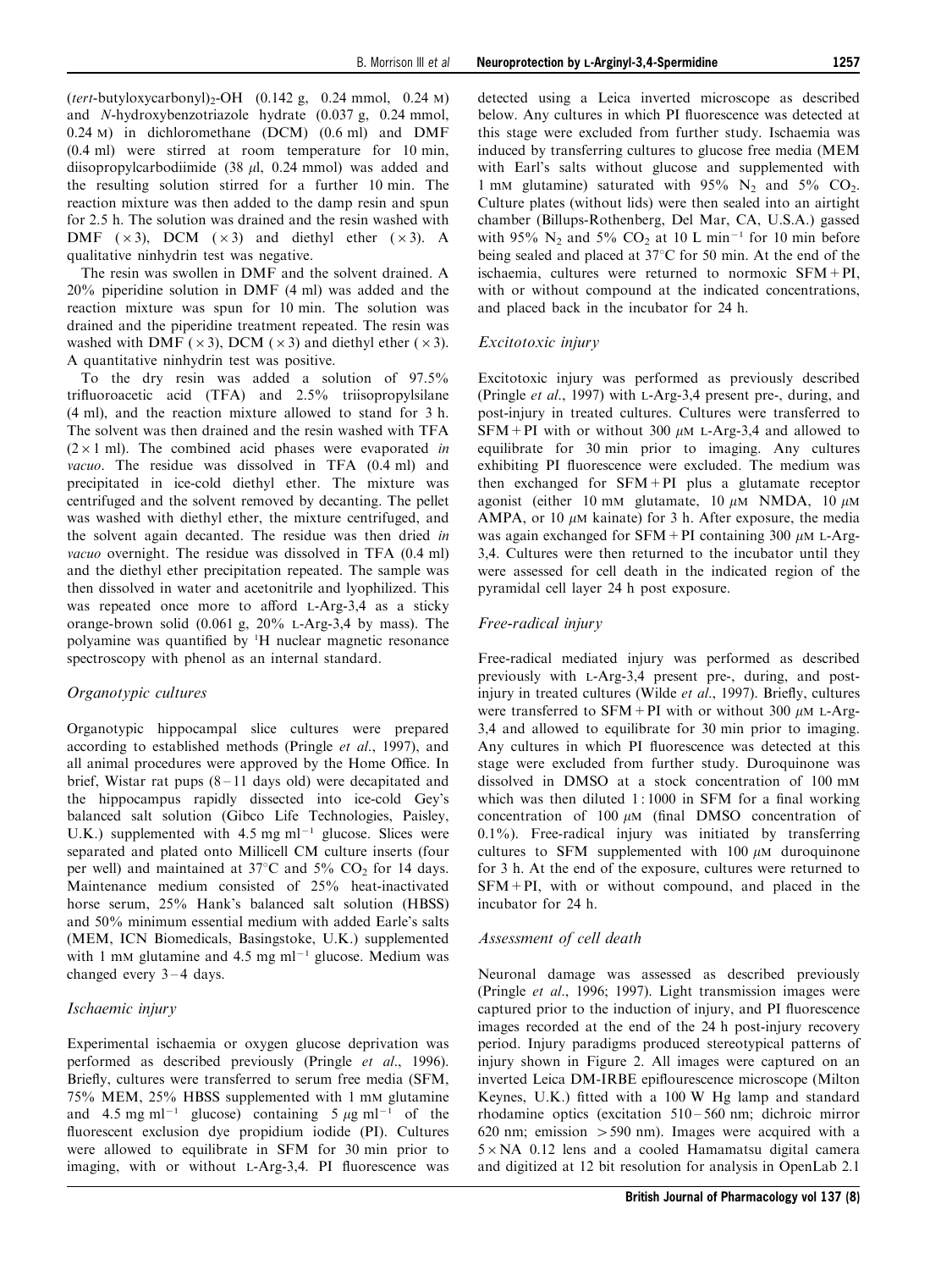<span id="page-3-0"></span>

Figure 2 Propidium iodide fluorescence micrographs of treated and untreated organotypic hippocampal cultures subjected to different injury paradigms. Cultures were prepared and injured as indicated in the Methods section. Organotypic slice cultures are ideal in vitro preparations to study neurodegeneration because the in vivo regional susceptibility of neuronal populations to different insults is maintained in culture. The ischaemic injury utilized in these studies is a severe injury and causes damage to both CA1 and CA3 cell layers. The damage to the CA1 cell layer was reduced by 300  $\mu$ M L-Arg-3,4 as demonstrated in the micrograph of the treated culture. NMDA excitotoxicity caused PI uptake predominately in the CA1 pyramidal cell layer which was reduced by L-Arg-3,4. Kainate excitotoxicity resulted in PI uptake which was predominate in the CA3 cell layer and was reduced by L-Arg-3,4. Free-radical injury mediated by duroquinone produced a visibly different pattern of PI uptake which was predominant in the CA1 cell layer and was reduced by L-Arg-3,4. The protective actions of 300  $\mu$ M L-Arg-3,4 were studied only in CA1 for all injury paradigms except for kainate excitotoxicity which was studied in CA3. All images were taken 24 h post-injury. Scale bar is 1 mm.

(Improvision, Coventry, U.K.) running on a Macintosh G4/ 400. The area of the CA1 or CA3 cell layer was determined from the transmission image (see Figure 3 for a typical CA1 measurement), and the area of PI fluorescence in that cell layers was measured using the density slice function within OpenLab. Neuronal damage was expressed as a percentage of the area in which PI fluorescence was detected above threshold within a cell layer divided by the total area of that cell layer. Protection was calculated as the difference between the damage for a given well and the average damage in untreated controls divided by the average damage in untreated controls. Groups were compared against corresponding control groups using the two-tailed Student's t-test with significance indicated as \* for  $P<0.05$ , and \*\* for  $P<0.01$ . Data is presented as mean + s.e.mean.

#### Electrophysiology

All animal procedures to produce acute hippocampal slices were approved by the Home Office. Male, 250 g, Sprague-Dawley rats were deeply anaesthetized with halothane and



Figure 3 The steps to calculate CA1 damage are presented, and a similar procedure was used to calculate CA3 damage. Cell damage was calculated as the percentage of area of a particular pyramidal cell layer exhibiting  $PI$  fluorescence above a set threshold level. The CA1 pyramidal cell layer was outlined in a transmission image of a culture acquired before induction of injury, and the area calculated. A fluorescence image of the same culture was acquired 24 h post-injury indicating cell damage with PI staining. A threshold function was then applied to the grey scale fluorescence image transforming it into a binary image. The binary image was combined with the template outlining the CA1 with a binary and operation allowing for the calculation of the area of CA1 demonstrating a suprathreshold level of PI fluorescence. Damage was calculated as this area of PI fluorescence normalized to the total area of CA1.

decapitated. The brain was quickly removed, and the hippocampi dissected out and then cut into 300  $\mu$ m thick transverse slices on a vibratome (Leica, Milton Keynes, U.K.) in cold cutting solution (in mM): sucrose 189, KCl 2.5, NaHCO<sub>3</sub> 26, NaH<sub>2</sub>PO<sub>4</sub> 1.2, glucose 10, MgCl<sub>2</sub> 5, CaCl<sub>2</sub> 0.1, equilibrated with 5%  $CO<sub>2</sub>$ , 95%  $O<sub>2</sub>$ . Slices were transferred to aCSF (in mm): glucose 10, NaCl 125, KCl 5, NaHCO<sub>3</sub> 26, MgCl<sub>2</sub> 1, NaH<sub>2</sub>PO<sub>4</sub> 1.25, CaCl<sub>2</sub> 2, sucrose 10, at room temperature, bubbled with  $5\%$  CO<sub>2</sub> and  $95\%$  O<sub>2</sub>, for at least 1 h before use.

Slices were then transferred to a submerged perfusion chamber (2 ml volume) for the electrophysiological recordings and were perfused at 10 ml min<sup>-1</sup> at 25 $\degree$ C with aCSF equilibrated with  $5\%$  CO<sub>2</sub> and  $95\%$  O<sub>2</sub>, and allowed to equilibrated for 1 h before manipulations were started. Experimental compounds were applied by bath perfusion. L-Arg-3,4 was applied at 300  $\mu$ M and DNOX was applied at  $10 \mu$ M final concentration. DNOX was diluted from a 40 mM stock in DMSO (final DMSO of  $0.025\%$ ). The Schaffer collaterals of CA3 were stimulated at voltages from 0 to 30 V with a constant voltage stimulator (Digitimer, Hertfordshire, U.K.) via a twisted pair stimulating electrode of polyimide coated stainless steel wire (Plastics One, Roanoke, VA, U.S.A.). Field potential responses were recorded with an Axopatch 200B amplifier (Axon Instruments, Foster City, CA, U.S.A.) in the fast current clamp mode via a 2 M KCl filled glass electrode ( $2-5 \text{ M}\Omega$ ) in the CA1 pyramidal cell layer. Responses were filtered at 2 kHz, digitized at 20 kHz with a Digidata 1320A (Axon Instruments), and stored onto hard disk with Clampex 8.1 software (Axon Instruments) running on a Dell Pentium III PC. Data was analysed in Clampfit 8.1 (Axon Instruments).

Stimulus-response (S/R) curves were generated from stimuli from 0 to 30 V in 2 V increments. Bath perfusion of  $300 \mu M$  L-Arg-3,4 in aCSF was applied for 10 min with a sub-maximal stimulus applied every minute to monitor synaptic transmission. A second S/R curve was generated before the perfusion was switched back to plain aCSF. A sub-maximal stimulus was applied every minute during the 15 min wash period after which a third S/R curve was generated. Perfusion of 10  $\mu$ M DNQX was then started until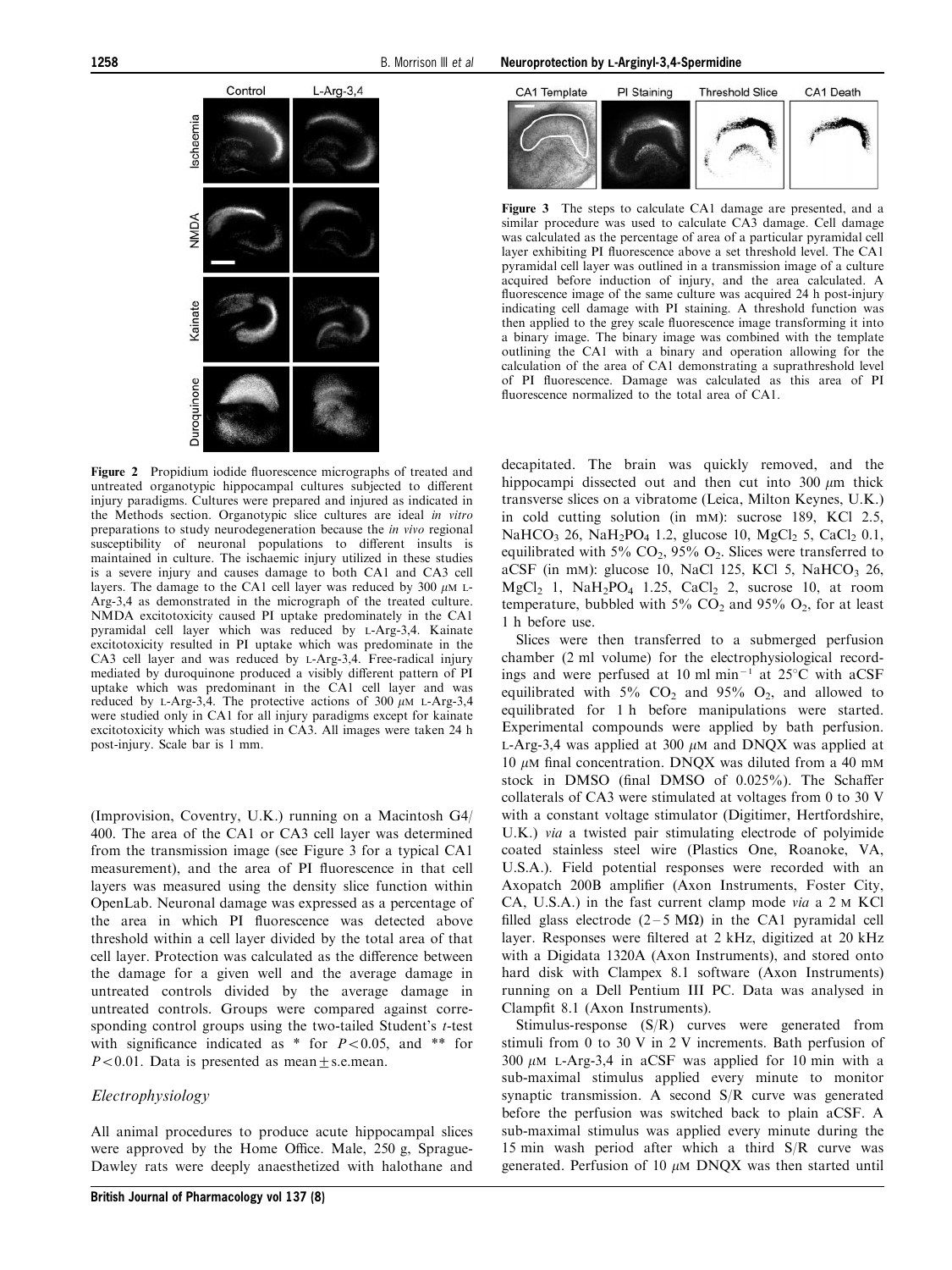the response to the sub-maximal stimulus was completely eliminated which always occurred within 10 min. Increasing the stimulus to maximum (30 V) did not generate a response, and therefore, no S/R curves were generated in the presence of DNQX. In Clampfit,  $S/R$  curves were fit to a sigmoidal

$$
R(S) = \frac{R_{Max}}{1 + e^{m \cdot (V_{50} - S)}}\tag{1}
$$

where R is the magnitude of the evoked response,  $R_{\text{max}}$  is the maximum response,  $V_{50}$  is the voltage which produces a half maximal response, S is the stimulus voltage, and m is proportional to the slope of the linear region of the sigmoid. Data was compared by one way ANOVA.

#### Measurement of superoxide production

function of the form:

As reported previously, hydroethidine (HEt) has been utlized to fluorescently monitor the production of superoxide in primary neuronal cultures [\(Bindokas](#page-12-0) [et al](#page-12-0)[., 1996](#page-12-0); [Carriedo](#page-12-0) [et](#page-12-0) [al](#page-12-0)[., 1998](#page-12-0)). A stock solution of HEt was made in  $N_2$  sparged  $DMSO$  (10 mg ml<sup>-1</sup>) which was then aliquoted and stored at  $-80^{\circ}$ C. Aliquots were used only once before being discarded. Two separate experimental paradigms were employed to test the effect of  $L-Arg-3,4$  on superoxide production in response to either AMPA or NMDA stimulation.

For the AMPA experiments, organotypic slice cultures were loaded with  $1 \mu g$  ml<sup>-1</sup> HEt in HEPES buffered salt solution (HSS) (in mM): glucose 10, NaCl 144, KCl 5, HEPES 10,  $MgCl<sub>2</sub>$  1, CaCl<sub>2</sub> 2, pH 7.4, for 30 min in the dark. All subsequent solutions contained HEt to prevent a decrease in signal due to reporter depletion. Images were acquired once per minute for the duration of the experiment on the same system as described above for assessment of cell death. A 10 min record of baseline superoxide production was produced before the bathing solution was exchanged for HBSS + HEt containing 10  $\mu$ M AMPA, again for 10 min. As shown previously, stimulation of glutamate receptors with AMPA lead to an increase in superoxide production ([Bindokas](#page-12-0) [et al](#page-12-0)[., 1996](#page-12-0); [Carriedo](#page-12-0) [et al](#page-12-0)[., 1998](#page-12-0)). The bathing solution was then exchanged for HSS+HEt containing both 10  $\mu$ M AMPA and 300  $\mu$ M L-Arg-3,4 for 10 min to test the effect of  $L-Arg-3,4$  on superoxide production. In separate control experiments,  $300 \mu M$  L-Arg-3.4 in HSS was incubated with slices to determine if it affected baseline superoxide production in its own.

Acquired images from the AMPA experiments were then analysed with the OpenLab image analysis package. A region of interest was drawn around the CA1 pyramidal cell layer because this was the cell layer that produced the largest increase in fluorescence in response to AMPA activation. In each image, within the region of interest, the average pixel value was calculated in arbitrary units (AU) to produce a record of fluorescence intensity values over time. A linear regression was then performed on the data to calculate the rate of superoxide production as change in intensity over time (arbitrary units per min,  $AU$  min<sup>-1</sup>) for each of the treatments. Data is presented as mean+s.d.. Rates of superoxide production were then compared by ANOVA followed by *post-hoc* comparisons with Bonferroni corrections with significance indicated as  $*$  for  $P<0.05$ , and  $**$  for  $P < 0.01$ .

For the NMDA experiments, cultures were loaded with 15  $\mu$ M HEt in SFM for 2 h in the dark before being washed in PIPES buffered salt solution (in mM):  $CaCl<sub>2</sub>$  5, KCl 5, MgCl<sub>2</sub> 2, NaCl 120, PIPES 20, glucose 20, pH 7.4, for 10 min at 37°C. Treated cultures were pre-loaded with  $300 \mu M$  L-Arg-3,4 20 min before the start and throughout the duration of experiments. Cultures were then secured in a heated well on the stage of a confocal laser scanning microscope (Biorad MRC 1024ES) equipped with a krypton/argon laser (excitation 488 nm, emission 605 nm) so that superoxide production in single pyramidal neurons could be measured. With a  $60 \times$  water immersion objective, images were acquired during a 10 min baseline and then at 10 min intervals during stimulation with 500  $\mu$ M NMDA in PIPES buffered salt solution. As shown previously, stimulation with 500  $\mu$ M NMDA resulted in an increase of superoxide production which was readily measured by an increase of HEt fluorescence ([Bindokas](#page-12-0) [et al](#page-12-0)[., 1996; Carriedo](#page-12-0) et al[.,](#page-12-0) [1998\)](#page-12-0).

Acquired images were analysed with ScionImage (Scion Corp, Frederick, MD, U.S.A.) as follows. Regions of interest were drawn around individual, well-defined neurons in the CA1 pyramidal cell layer, and average pixel intensities calculated in arbitrary units. Cellular values were then normalized to the average pixel intensity calculated for that cell during the baseline period and then corrected for basal HEt conversion by subtracting the average normalized intensity from unstimulated control cultures. Data was compared by ANOVA followed by post-hoc comparisons with Bonferroni corrections with  $*$  indicating  $P<0.05$ , and  $**$ indicating  $P<0.01$ . Data is presented as mean+s.e.mean.

#### Measurement of nitric oxide generation

As reported previously ([Brown](#page-12-0) [et al](#page-12-0)[., 1999](#page-12-0)), DAF-2 has been utilized to monitor the production of nitric oxide (NO) in acute hippocampal slices. DAF-2 was supplied as a solution in DMSO  $(1 \text{ mg ml}^{-1})$  and stored as per the manufacturer's instructions at  $4^{\circ}$ C. Three different paradigms were employed to measure the effect of L-Arg-3,4 on the production of NO. In two sets of experiments, organotypic cultures were loaded with 20  $\mu$ M DAF-2 in SFM for 2 h in the dark before being washed in PIPES buffered salt solution. Treated cultures were pre-loaded with  $300 \mu M$  L-Arg-3,4 20 min before the start and throughout the duration of experiments. Cultures were then secured in a heated well on the stage of a confocal laser scanning microscope (Biorad MRC 1024ES) equipped with a krypton/argon laser (excitation 488 nm, emission 515 nm) so that NO production could be measured either in the entire CA1 pyramidal cell layer with a  $5 \times$  objective or in individual CA1 pyramidal cells with a  $60 \times$  objective. In the first set of experiments, images were acquired before the induction and then after 60 min of ischaemia with the  $5 \times$  objective. Postischaemia images were analysed with ScionImage by drawing regions of interest around the CA1 pyramidal cell layer and calculating average pixel intensity normalized to the average pixel intensity before ischaemia. Data was compared with Student's two-tailed t-test.

In a second set of experiments, images were acquired with the  $60 \times$  objective during a 10 min baseline and then at 10 min intervals during stimulation with 500  $\mu$ M NMDA. As shown previously, stimulation with 500  $\mu$ M NMDA resulted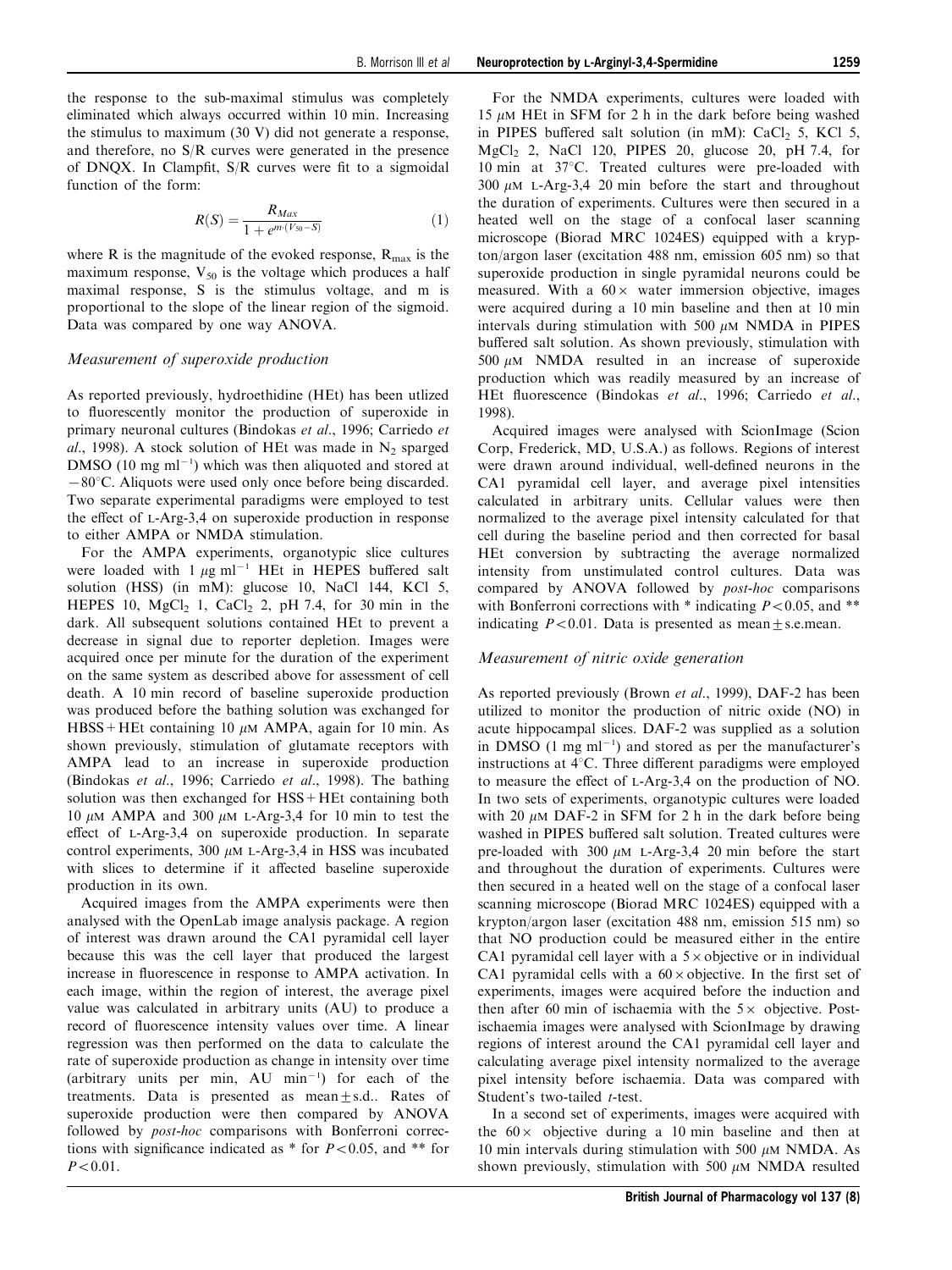in an increase of NO production which was readily measured by an increase in DAF-2 fluorescence ([Dawson](#page-12-0) [et al](#page-12-0)[., 1991](#page-12-0); [Yamauchi](#page-13-0) [et al](#page-13-0)[., 1998;](#page-13-0) [Carriedo](#page-12-0) [et al](#page-12-0)[., 1998](#page-12-0)). These images were analysed with ScionImage to calculate average pixel intensities within a whole field of view which were then normalized to the average baseline intensity and then corrected for basal DAF-2 conversion by subtracting the average normalized intensity from unstimulated control cultures. Data was compared by ANOVA followed by posthoc comparisons with Bonferroni corrections with \* indicating  $P<0.05$ , and \*\* indicating  $P<0.01$ . Data is presented as mean+s.e.mean.

In a third set of experiments to directly test the effect of L-Arg-3,4 on nitric oxide synthase (NOS), fresh cortex was dissected from 11 day old rat pups and homogenized on ice at a ratio of 150 mg cortex per 1 ml of homogenization buffer (0.1% Triton X-100 plus, (in mM): NaCl 25, EDTA 2, DTT 0.5, HEPES 20, glycerolphosphate 20, NaF 50, NaVO<sub>3</sub> 1) with protease inhibitors (Roche Diagnostics, East Sussex, U.K.). The homogenate was centrifuged (Hettich, Germany) at  $13,000 \times g$  for 4 min, and the supernatant removed and kept on ice until used. Duplicate 300 *u*l samples consisting of 20  $\mu$ l of tissue extract, 5  $\mu$ M DAF-2, 6  $\mu$ M arginine plus the indicated concentrations of L-Arg-3,4 or L-NAME brought to volume with HSS were mixed in 24-well plates (Corning Costar, Bucks, U.K.). The plates were then read on a Fluorstar fluorescence plate reader (SLT LabInstruments, Germany) with the excitation filter set to 485 nm and the emission filter set to 538 nm. Fluorescence readings were acquired once per minute for 10 min, and the rate of NO formation (arbitrary units per min,  $AU$  min<sup>-1</sup>) was calculated by a least squares linear fit to the data. Blank samples consisting of the above components but with either tissue extract or DAF-2 omitted did not increase fluorescence intensity over time. Experiments were repeated a total of four times. Groups were compared against controls using the twotailed Student's  $t$ -test with significance indicated as  $*$  for  $P<0.05$ , and \*\* for  $P<0.01$ . Data is presented as  $mean \pm s.d..$ 

#### Blood flow studies

All animal procedures were approved by the Home Office. Adult male Wistar rats  $(250-300 \text{ g})$  were initially anaesthetized with 4% halothane anaesthesia maintained with 1.5% halothane mixed in 7%  $N_2O$  in  $O_2$ . The femoral artery was cannulated for continuous blood flow measurements. The femoral vein was cannulated to allow injection of the compounds. Animals were allowed 30 min to stabilize and were then injected with either 1 mg  $kg^{-1}$  of L-Arg-3,4 which had been dissolved as a 1 mg  $ml^{-1}$  stock solution in saline or an equivalent volume of saline. Following administration of the compound, rats were continuously monitored for 60 min, after which time anaesthesia was terminated and rats allowed to waken.

## Transient forebrain ischaemia

All animal procedures were approved by the Home Office. Animals were anaesthetized as described above, and a thermistor inserted into the left temporal muscle for recording body temperature. A dorsal midline incision was made in the neck, and the vertebral arteries were identified and occluded at the level of C1 using a monopolar electrode. The incision was closed, animals allowed to recover from anaesthesia and returned to their cages for 24 h. After this time, animals were re-anaesthetized, and the common carotid arteries (CCAs) exposed. Ischaemia was induced by occluding the CCAs with microvascular clips for 15 min, after which the animals were allowed to recover, and were returned to their cages. Prior to ischaemia, animals were randomly allocated to either sham, saline control or L-Arg-3,4 groups. Sham animals had the CCAs exposed, but not occluded. Animals received either  $1 \text{ mg kg}^{-1}$  L-Arg-3,4 (prepared as above) or an equivalent volume of saline 15 min prior to ischaemia. The L-Arg-3,4 and saline were prepared immediately prior to the experiment, and the experimenter was blinded as to the identity of the substance to be injected.

Seventy-two hours after the termination of ischaemia, animals were terminally anaesthetized and transcardially perfused with 4% paraformaldehyde. The brains were processed for histology, and  $20 \mu m$  sections stained with haematoxylin and eosin. Neuronal damage was assessed by counting the number of live and dead cells in a single  $20 \times$ field in CA1 and CA3 pyramidal cell layers by a blinded assessor.

# **Results**

#### L-Arg-3,4 prevents ischaemic cell death

One hour of ischaemia generated reproducible neurodegeneration in the pyramidal cell layer in hippocampal slice cultures of approximately  $38 \pm 2\%$  as determined by PI staining [\(Figure 2\)](#page-3-0). Cell death in untreated control cultures from individual ischaemia experiments was not statistically different  $(P=0.70)$ , and, therefore, ischaemic controls were combined into a single group  $(n=149)$ . Incubation of cultures in 300  $\mu$ M L-Arg-3,4 pre-, during, and post-ischaemia resulted in a significant reduction of neurodegeneration [\(Figure 4](#page-6-0)) to 23 ± 4% (39% protection,  $P < 0.01$ ,  $n = 34$ ).

#### L-Arg-3,4 prevents ischaemic cell death when administration is delayed

To determine the effective time window after injury, administration of L-Arg-3,4 was delayed until after the completion of the ischaemia and applied at 0, 10, 30, 60, and 120 min post-injury. As a comparison, parallel cultures were treated with 10  $\mu$ M MK-801 at 0 and 30 min post ischaemia. Delayed application of 300  $\mu$ M L-Arg-3,4 significantly decreased cell death as compared to controls at 0, 10, 30, and 60 min post-injury (Figure 4) reducing damage to  $23 \pm 3\%$  (37% protection,  $P < 0.01$ ,  $n = 36$ ),  $22 \pm 3\%$  (40%) protection,  $P<0.01$ ,  $n=37$ ),  $26\pm3\%$  (27% protection,  $P<0.05$ ,  $n=39$ ), and  $26+3\%$  (27% protection,  $P<0.05$ ,  $n=31$ ), respectively. Although damage was reduced to  $29 + 5\%$  at 120 min post injury, the 20% protection was not significant (P > 0.05, n=11). In comparison, 10  $\mu$ M MK-801 administered at 0 min after ischaemia (Figure 4) significantly reduced damage to  $24+3\%$  (35% protection,  $P<0.05$ ,  $n=27$ ), however if administration was delayed by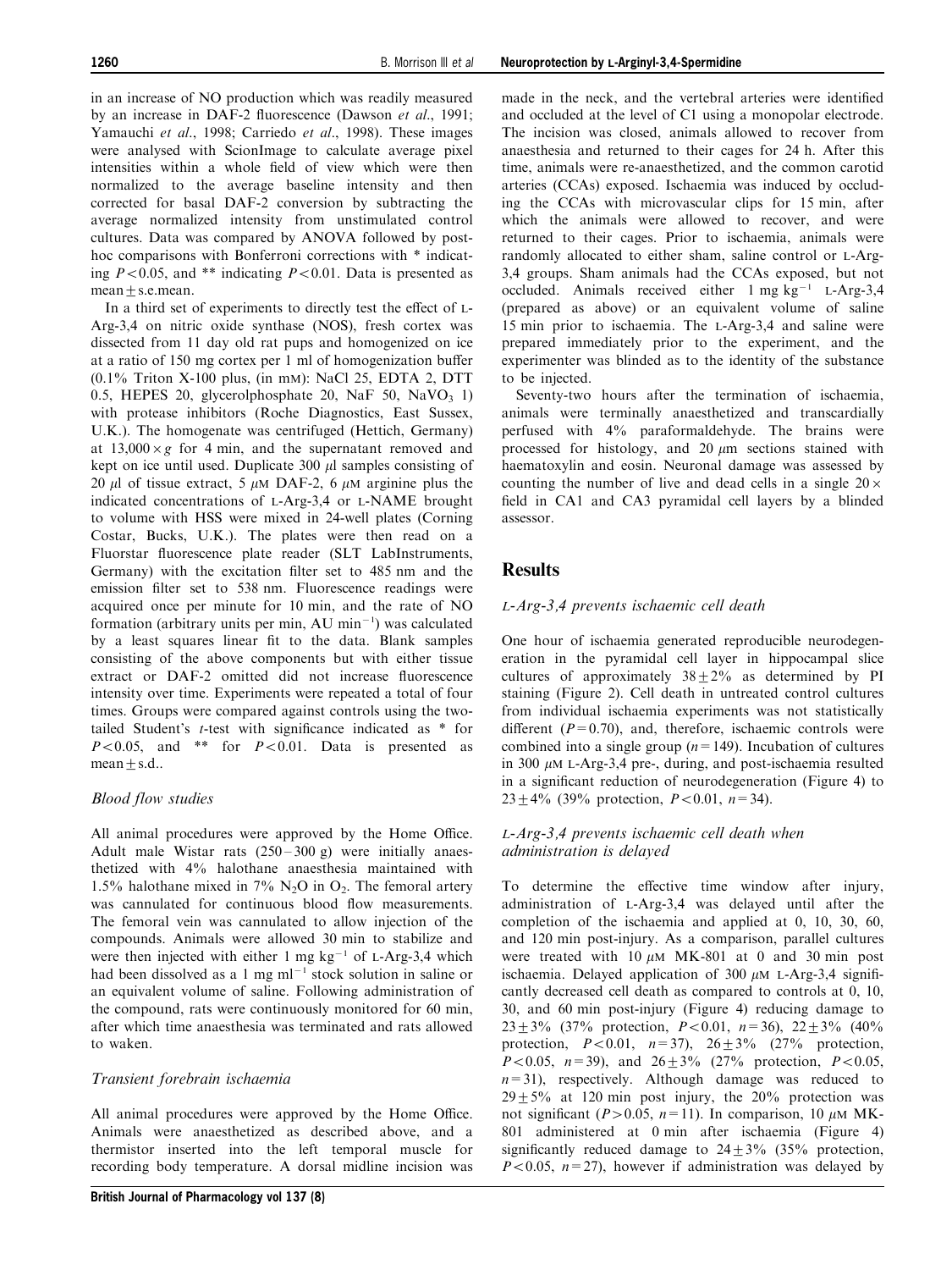<span id="page-6-0"></span>

Figure 4 Damage after 1 h of ischaemia as determined by PI staining in the CA1 pyramidal cell layer was significantly reduced by  $300 \mu M$  L-Arg-3,4 when administered either pre- during and postinjury (PDP) or when administered at indicated time points after ischaemia. Reduction of cell death was significant when L-Arg-3,4 administration was delayed for as long as 60 but not 120 min post ischaemia. As a comparison,  $10 \mu M$  MK-801 lost its protective efficacy when administration was delayed by 30 min. Cell death was assessed 24 h post-injury in all groups. Data is presented as mean  $\pm$  s.e.mean with \* indicating  $P < 0.05$  and \*\* indicating \* indicating  $\vec{P}$  < 0.05 and \*\* indicating  $P<0.01$  vs control.

30 min, MK-801 was no longer protective reducing damage to  $29+3\%$  (18% protection,  $P>0.05$ ,  $n=27$ ).

#### Effective dose response of L-Arg-3,4 against ischaemia

The effective post-injury dose for neuroprotection against ischaemia was tested with concentrations of L-Arg-3,4 ranging from 300 nM to 300  $\mu$ M. A dose of 300  $\mu$ M was initially chosen for all studies based on previous data in a model of hypoxic injury which indicated that  $300 \mu M$  was an optimal dose (data not shown). Untreated controls from separate experiments were not significantly different ( $P=0.9$ ) with an aggregate damage of  $34+9%$  and were combined into a single group  $(n=47)$ . At 300 nM, L-Arg-3,4 did not reduce damage (Figure 5), however, at 3, 30, and 300  $\mu$ M, the compound did reduce damage to  $19+5%$  (43% protection,  $P<0.06$ ,  $n=14$ ),  $11+3\%$  (67% protection,  $P<0.05$ ,  $n=8$ ), and  $23 \pm 3\%$  (32% protection,  $P<0.05$ ,  $n=36$ ), respectively as compared to the untreated group. Groups treated with 3, 30, or 300  $\mu$ M L-Arg-3,4 were not significantly different from each other.

#### L-Arg-3,4 prevents excitotoxic cell death

Administration of 300  $\mu$ M L-Arg-3,4 significantly reduced cell death in the CA1 pyramidal cell layer generated by 10 mM Glut (Figure 6) from  $21 \pm 3\%$  damage in controls (n=23) to  $13 \pm 3\%$  in treated cultures (41% protection,  $P < 0.05$ , n=23) suggesting that it could be a glutamate receptor antagonist. To determine if its actions were glutamate receptor subtype specific, L-Arg-3,4 was tested against 10  $\mu$ M NMDA, 10  $\mu$ M AMPA, and 10  $\mu$ M kainate in separate experiments which produced regionally specific cell death as shown in Figure 2. Administration of 300  $\mu$ M L-Arg-3,4 significantly reduced the cell death in the CA1 pyramidal layer generated by 10  $\mu$ M NMDA (Figures 2 and 6) from  $25 \pm 3\%$  damage in controls



Figure 5 Dose response of reduction in damage in the CA1 pyramidal cell layer for different concentrations of L-Arg-3,4 administered immediately after ischaemia. Although  $3 \mu$ M did not significantly reduce injury, both 30 and 300  $\mu$ M significantly reduced damage in the CA1 cell layer. Data is presented as mean $+$ s.e.mean with  $*$  indicating  $P<0.05$  vs control.



Figure 6 L-Arg-3,4 significantly reduced cell death in different models of excitotoxicity. Pre-, during, and post-injury administration of L-Arg-3,4 significantly prevented CA1 pyramidal cell death when cultures were incubated in either 10 mm glutamate, 10  $\mu$ M NMDA, or 10  $\mu$ M AMPA for 3 h. In addition, L-Arg-3,4 significantly prevented cell loss in the CA3 pyramidal cell layer after a 3 h incubation in 10  $\mu$ M kainate. Cell death was assessed 24 h post-injury in all groups. Data is presented as mean $\pm$ s.e.mean with  $*$  indicating  $P<0.05$  vs control.

 $(n=42)$  to  $16+2\%$  in treated cultures (38% protection,  $P<0.05$ ,  $n=43$ ) or 10  $\mu$ M AMPA (Figure 6) from  $41+5\%$ damage in controls  $(n=21)$  to  $19+4%$  in treated cultures (53% protection,  $P<0.01$ ,  $n=22$ ). Furthermore, 300  $\mu$ M L-Arg-3,4 significantly reduced the cell death in the  $CA3$ pyramidal layer due to 10  $\mu$ M kainate (Figures 2 and 6) from  $27 \pm 6\%$  damage in controls  $(n=21)$  to  $11 \pm 4\%$  in treated cultures (61% protection,  $P<0.05$ ,  $n=24$ ).

#### L-Arg-3,4 does not suppress synaptic transmission

Bath application of 300  $\mu$ M L-Arg-3,4 did not grossly affect evoked responses from acute hippocampal slices. Individual evoked responses from a single slice before, during, and after L-Arg-3,4 application showed that the compound had no effect on evoked responses (Figure  $7A$ ). This lack of effect was in contrast to the effect of 10  $\mu$ M DNOX which blocked the evoked response completely (Figure 7B). The population spike of a single slice to a sub-maximal stimulus was not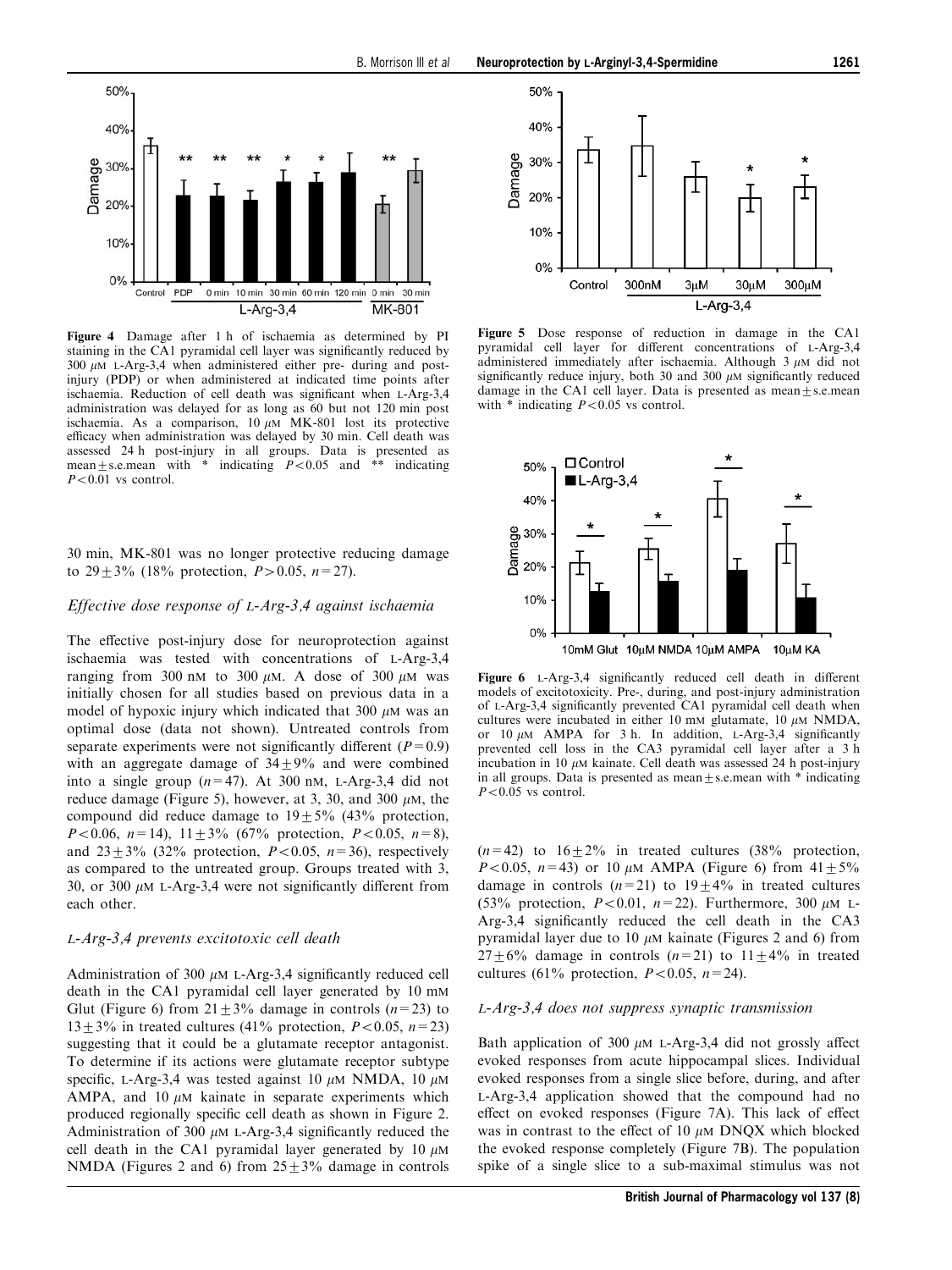<span id="page-7-0"></span>affected by L-Arg-3.4 infusion nor its wash out. However, in the same slice,  $10 \mu M$  DNQX eliminated all transmission within 5 min (Figure 7B). S/R curves for a slice before, during, and after L-Arg-3,4 were not affected by bath



Figure  $7$  L-Arg-3,4 did not affect synaptic transmission as measured by field potential recordings of evoked responses in acute hippocampal slices. (A) Evoked potentials at the same stimulus voltage from an acute hippocampal slice under three different conditions. Bath application of  $L-Arg-3,4$  did not affect the shape of the evoked responses. (B) The magnitude of the population spike in response to the same stimulus voltage plotted over time under different conditions. Incubation in 300  $\mu$ M L-Arg-3,4 did not affect the evoked response over the 10 min infusion, nor did a subsequent wash for 15 min. However, bath application of 10  $\mu$ M DNQX quickly inhibited synaptic transmission which was completely blocked within 10 min. (C) Stimulus-response curves from the same acute slice were not affected by the three incubation conditions. Conditions were as follows: Pre, before application of drug; L-Arg-3,4, 10 min bath application of 300  $\mu$ M L-Arg-3,4; Wash, 15 min of wash; DNQX, bath application of 10  $\mu$ M DNQX.

application of 300  $\mu$ M L-Arg-3.4 (Figure 7C). All S/R curves were fitted to a sigmoidal function (Equation 1) so that comparisons between aggregate S/R curves could be made (Table 1). None of the parameters was significantly affected by L-Arg-3,4 infusion as determined by a one way ANOVA for each parameter.

#### L-Arg-3,4 prevents free-radical mediated cell death

Administration of 300  $\mu$ M L-Arg-3,4 significantly reduced cell death in the CA1 pyramidal cell layer caused by a 3 h incubation in 100  $\mu$ M duroquinone (Figures 2 and 8) suggesting that it may be quenching free-radicals. Injury was reduced from  $40+5\%$  in untreated controls  $(n=21)$  to  $21+5\%$  in treated cultures (46% protection,  $P<0.05$ ,  $n=21$ ).

## L-Arg-3,4 decreases AMPA or NMDA stimulated superoxide production

Production of superoxide was reliably measured fluorescently with HEt as previously reported ([Bindokas](#page-12-0) [et al](#page-12-0)[., 1996](#page-12-0);

|  |  |  |  | Table 1 Fitting parameters for stimulus-response curves |  |  |
|--|--|--|--|---------------------------------------------------------|--|--|
|--|--|--|--|---------------------------------------------------------|--|--|

|                            | $R_{max}$ (mV)                                          | $V_{50}$ (V)                                               | m                                                       | n           |
|----------------------------|---------------------------------------------------------|------------------------------------------------------------|---------------------------------------------------------|-------------|
| Pre<br>$L-Arg-3,4$<br>Wash | $2.61 + 1.16$<br>$2.71 + 1.31$<br>$2.38 + 0.83$<br>0.92 | $19.28 + 6.02$<br>$15.98 + 5.12$<br>$15.07 + 5.39$<br>0.48 | $0.32 + 0.18$<br>$0.59 + 0.48$<br>$0.78 + 0.60$<br>0.29 | 6<br>6<br>3 |

Parameters which best fit the stimulus-response curves to sigmoidal curves under the three experimental conditions are presented. The electrophysiological response of acute hippocampal slices was measured in the CA1 region from stimuli applied to the Schaffer collaterals in the CA3 region. the response of the tissue to increasing stimuli demonstrated a typical non-linear response which was fitted to the sigmoidal function of Equation 1. The best fit parameters were calculated and are presented as mean $\pm$ s.d. Also shown are the numbers  $(n)$  in each experimental group as well as the significance level  $(P)$  calculated from a one way ANOVA. No parameters were significantly affected by L-Arg-3,4. Conditions were as follows: Pre, before application of drug; L-Arg-3,4, after a 10 min bath application of 300  $\mu$ M L-Arg-3,4; Wash, after 15 min of wash.



Figure 8 L-Arg-3,4 significantly reduced CA1 pyramidal cell death due to superoxide generation. A 3 h incubation in  $100 \mu M$ duroquinone caused delayed neuronal cell death as measured 24 h post-injury which was significantly attenuated by treatment with  $300 \mu M$  L-Arg-3,4 pre-, during, and post-injury. Data is presented as mean  $\pm$  s.e.mean with  $*$  indicating  $P < 0.05$  vs control.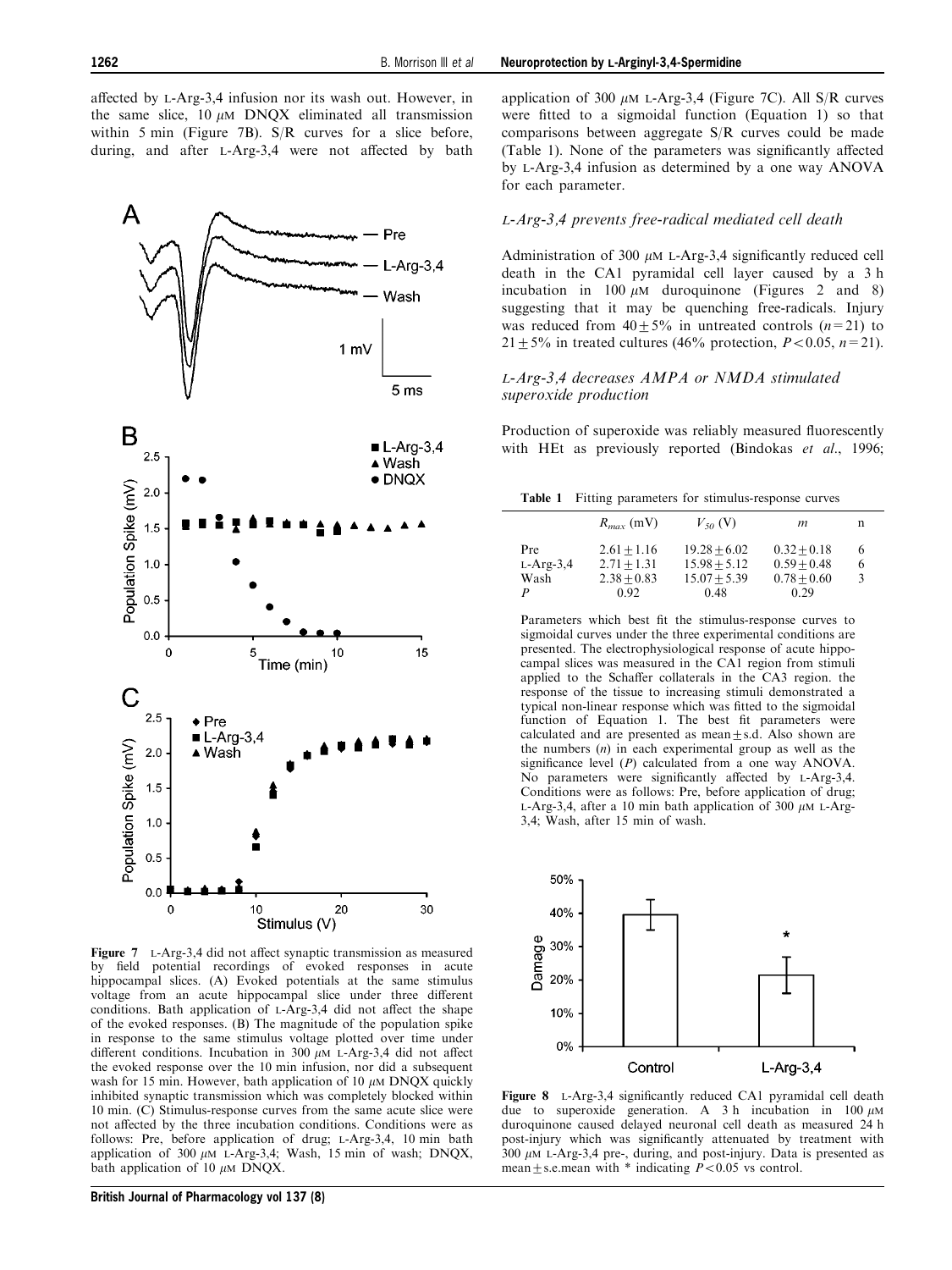[Carriedo](#page-12-0) [et al](#page-12-0)[., 1998](#page-12-0)). In the AMPA stimulation experiments, baseline superoxide production was measured to be  $2.06 \pm 1.60$  AU min<sup>-1</sup> (n=16) and was not affected by 300  $\mu$ M L-Arg-3,4, 2.55 + 2.02 AU min<sup>-1</sup> (P > 0.6, data not shown). Stimulation of glutamate receptors by 10  $\mu$ M AMPA significantly increased the rate of superoxide production approximately 5 fold to  $10.65 \pm 3.70$  AU min<sup>-1</sup> (n=18,  $P<0.001$ , Figure 9A). The subsequent addition of 300  $\mu$ M L-Arg-3,4, in the continued presence of 10  $\mu$ M AMPA, significantly reduced the rate of superoxide production by approximately half to  $5.07 \pm 1.94$  AU min<sup>-1</sup> compared to the rate with AMPA alone  $(n=4, P<0.01)$ , although this rate was still significantly elevated from baseline  $(P<0.01)$ .

In response to stimulation by 500  $\mu$ M NMDA, superoxide production was increased approximately 50% above baseline



Figure 9 Induction of superoxide production was inhibited by L-Arg-3,4. (A) The rate of superoxide production was increased in the CA1 pyramidal cell layer of cultures exposed to 10  $\mu$ M AMPA as measured by HEt fluorescence as compared to the pre-exposure baseline rate. Subsequent addition of  $300 \mu M$  L-Arg-3,4 in the continued presence of 10  $\mu$ M AMPA, significantly reduced the rate as compared with AMPA alone. However, this rate was still greater than the baseline rate. Data is presented as mean $\pm$ s.d. with \*\* indicating  $P<0.01$ , and \*\*\* indicating  $P<0.001$ . (B) An increases of superoxide production in single CA1 pyramidal cells in response to  $500 \mu$ M NMDA stimulation was visualized with confocal microscopy (inset, scale  $bar=50 \mu m$ ) and quantified. NMDA stimulation increased superoxide production 50% above basal levels, and this increase was reduced to approximately 20% with pre-treatment by 300  $\mu$ M L-Arg-3,4. Data is presented as mean  $\pm$  s.e.mean with \* indicating  $P<0.05$ , and \*\* indicating  $P<0.01$  vs NMDA alone.

(Figure 9B,  $n=7$  cultures, 42 cells). In agreement with the AMPA data, this increase in superoxide production was diminished in the presence of 300  $\mu$ M L-Arg-3,4 (n=5) cultures, 30 cells) by approximately half and was significantly reduced at 10 (36  $\pm$  5% vs 16  $\pm$  7%, P < 0.05), 20 (49  $\pm$  6% vs  $19+11\%$ ,  $P<0.05$ ), and 30 min  $(49+7\%$  vs  $19+5\%$ ,  $P<0.01$ ) after the start of stimulation.

#### L-Arg-3,4 decreases NO production but does not inhibit NOS

Production of NO was reliably measured by the conversion of DAF-2 to its fluorescent product triazolofluorescein both within organotypic cultures and in the cell-free microplate assay. In cultures subjected to ischaemia for 60 min, NO production, determined by an increase in fluorescence of the CA1 pyramidal cell layer, increased  $13\pm3\%$  above preischaemia levels ( $n=59$ ) whereas pre-incubation in 300  $\mu$ M L-Arg-3,4 significantly reduced this increase to  $1 \pm 1\%$  ([Figure](#page-9-0) [10A,](#page-9-0)  $n=56$ ,  $P<0.001$ ). In separate experiments, 500  $\mu$ M NMDA also significantly elevated NO production in CA1 156+45% after 30 min compared to pre-stimulation levels (Figure 10B,  $n=14$ ,  $P<0.01$ ). Pre-incubation in 300  $\mu$ M L-Arg-3,4 prevented an increase in NO production compared to baseline levels  $(24 \pm 40\%, n=5)$  although this level was not significantly decreased compared to NMDA stimulated NO production in the absence of L-Arg-3,4.

The direct effect of L-Arg-3,4 on NOS was determined in a cell free assay. Control samples generated NO at a rate of  $31+3$  AU min<sup>-1</sup> (n=8) whereas samples without tissue extract or DAF-2 did not change fluorescence over time (data not shown) indicating that the change in fluorescence was due to conversion of DAF-2. The conversion of DAF-2 to its fluorescent product was specifically mediated by NO as increasing concentrations of L-NAME, an inhibitor of NOS, significantly decreased the rate by  $57\%$  at 10 mM (Figure 10C,  $n=8$  per group, all concentrations of L-NAME  $P<0.01$ ). In contrast, increasing concentrations of L-Arg-3,4 up to 300  $\mu$ M inhibited the production of NO by a maximum of 11%, which was not significant. Furthermore, this non-significant inhibition was not dose dependent (Figure 10C,  $n=8$  per group).

#### L-Arg-3,4 prevents ischaemic cell death in vivo

Intravenous administration of 1 mg  $kg^{-1}$  L-Arg-3,4 did not affect blood pressure, heart rate or respiration in anaesthetized rats, and no motor deficits or aberrant behaviour was noted in animals recovering from anaesthesia. Transient forebrain ischaemia was induced in rats using the rat four vessel occlusion model. In control animals, significant neuronal loss was observed in the hippocampus of animals 72 h after a 15 min ischaemic episode. This neuronal loss was primarily in the CA1 region where only  $29.7 \pm 10.6$  pyramidal cells per  $20 \times$  field were observed in a total of 14 hippocampi from seven animals. This was in comparison to  $92.3 \pm 3.4$  in sham operated animals. A smaller degree of neuronal loss was also observed in the CA3 region, where the number of neurones was reduced from  $94.2 \pm 8.3$  to  $49 \pm 10.1$  ( $n=14$ ). In animals pre-treated with 1 mg  $kg^{-1}$  L-Arg-3,4 15 min prior to induction of ischaemia, neuronal loss in CA1 was significantly reduced, with  $72.0 \pm 7.2$  ( $n=10$ ) neurones visible in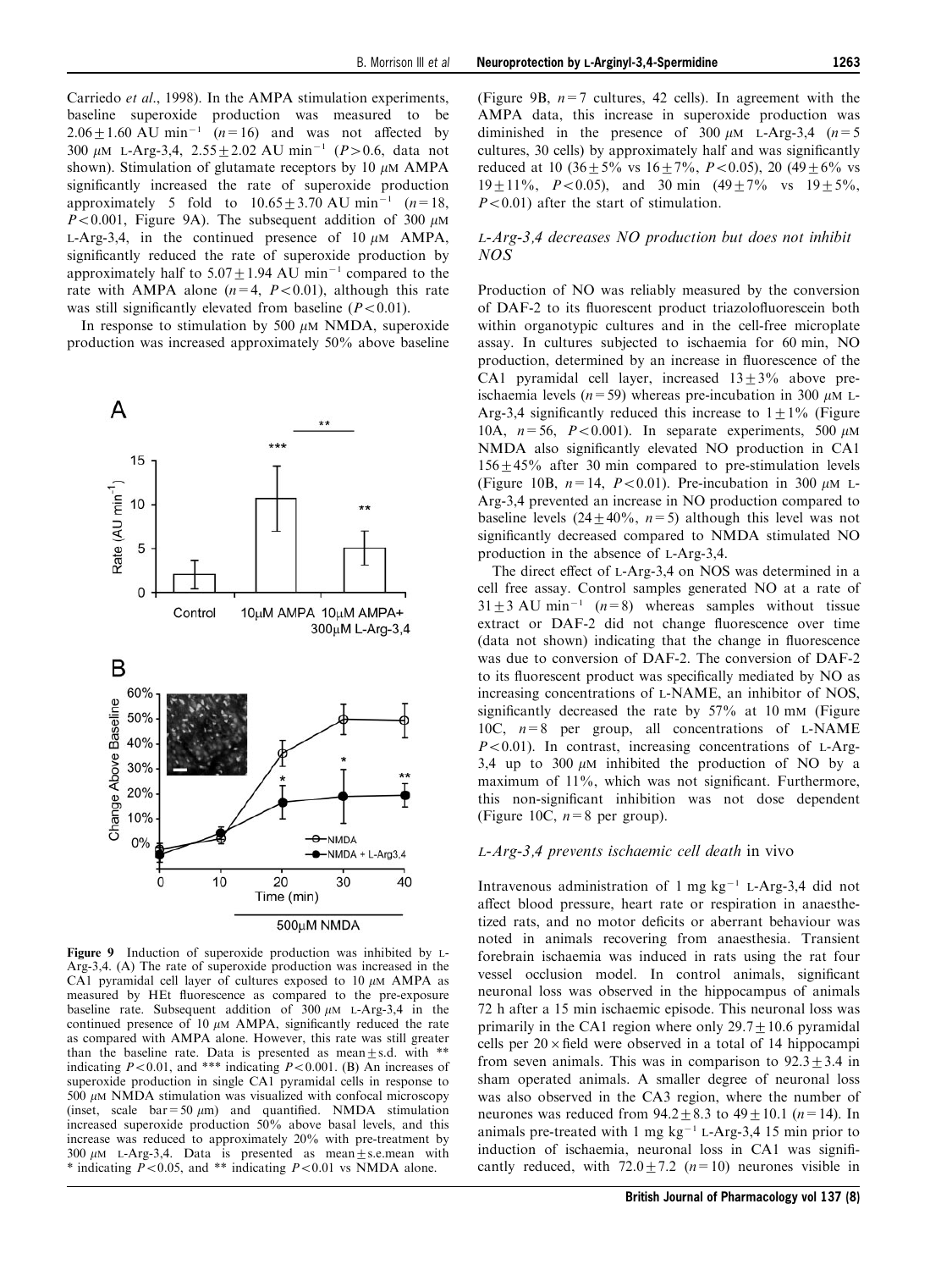<span id="page-9-0"></span>each field ( $P < 0.01$  vs untreated animals). Neuronal loss in CA3 was reduced (to  $61.5 \pm 8.0$  cells per  $20 \times$  field), but not



Figure 10 The effect of L-Arg-3,4 on NO production in different paradigms is presented. (A) The production of NO in the CA1 pyramidal cell layer due to 60 min of ischaemia was significantly inhibited by L-Arg-3,4 as measured by the conversion of DAF-2 to its fluorescent product. Data is presented as mean $\pm$ s.e.mean. (B) Increased production of NO was visualized with confocal microscopy (inset, scale bar = 50  $\mu$ m). Stimulation of cultures with 500  $\mu$ M NMDA significantly increased NO production in the CA1 pyramidal cell layer as compared to baseline levels. Pre-incubation of cultures in  $300 \mu M$  L-Arg-3,4 prevented this increase such that NO production was not significantly different from baseline, although this level was not significantly decreased from NMDA stimulated levels. (C) The rate of NO production by crude cortical homogenate in a cell free assay was not affected by L-Arg-3,4 and was expressed as the increase in fluorescence intensity in arbitrary units per min. Increasing concentrations of L-Arg-3,4 from  $300 \text{ nm}$  to  $300 \mu\text{M}$  did not significantly affect the rate of NO production. This negative result was in contrast to the effects of  $L$ -NAME which did significantly inhibit NO production in a dose dependent manner at concentrations ranging from 200  $\mu$ M to 10 mM indicating that L-Arg-3,4 did not directly inhibit NOS. Data is presented as mean $\pm$ s.d. with \* indicating  $P<0.05$ , \*\* indicating  $P<0.01$ , and \*\*\* indicating  $P < 0.001$ .

to a significant degree. These results are summarized in Figure 11.

## **Discussion**

Organotypic hippocampal slice culture models are ideal preparations for the search of novel drugs because they allow for the rapid screening of a large number of compounds. In contrast to conventional high throughput screens, a priori knowledge of a proposed mechanisms of action is not necessary for the discovery of a novel drug with these systems. These culture preparations possess the added advantage over other in vitro systems of maintaining several key similarities to in vivo models including delayed neurodegeneration and selective vulnerability of either the CA1 or CA3 pyramidal cell layer depending on the injury paradigm and severity. Utilizing these models of neurodegeneration, we have begun to elucidate the mechanism of action of L-Arg-3,4 which could be a potentially therapeutic compound for the treatment of a myriad of CNS degenerative conditions, particularly because it does not affect synaptic transmission.

We have extended previous results obtained with a model of hypoxia to a more severe in vitro injury paradigm of ischaemia (oxygen and glucose deprivation) and have shown that L-Arg-3,4 significantly prevented CA1 cell loss after 1 h of ischaemia (Figure 4). A critical parameter for a clinically useful, experimental, therapeutic compound is how long after the insult it can be administered and still remain effective, i.e. its therapeutic window. To determine the available therapeutic window for L-Arg-3,4, administration was delayed for up to 120 min post-ischaemia and, surprisingly, it was still neuroprotective when administration was delayed for as long as 60 min. This therapeutic window is over twice as long as that for MK-801, D-APV, or dextromethorphan which lose effectiveness if administration is delayed for 30 min in models of excitotoxicity [\(Hartley & Choi, 1989\)](#page-12-0) and ischaemia (Figure 4), suggesting that the mechanism of action of L-Arg-3,4 is unlikely to be at the level of the NMDA receptor.

Given the well established involvement of glutamate in the pathophysiological sequelae of ischaemia, we tested whether



Figure 11 Effect of 1 mg  $kg^{-1}$  L-Arg3,4 administered 15 min prior to global forebrain ischaemia in rats. The number of live cells in a  $\times$  20 field was determined 3 days after reperfusion by a blinded observer. Neuronal damage occurred primarily in the CA1 pyramidal cell layer with damage also present in the CA3 pyramidal cell layer compared to sham operated controls. Pre-treatment with L-Arg3,4 was significantly neuroprotective in CA1, but not in CA3. Data presented as mean+s.d. with \*\* indicating  $P<0.01$ , \*\*\* indicating  $P<0.001$  vs the same region in sham controls,  $\dagger\dagger$  indicating  $P<0.01$ vs CA1 in ischaemic group;  $n=7-9$  animals in each group.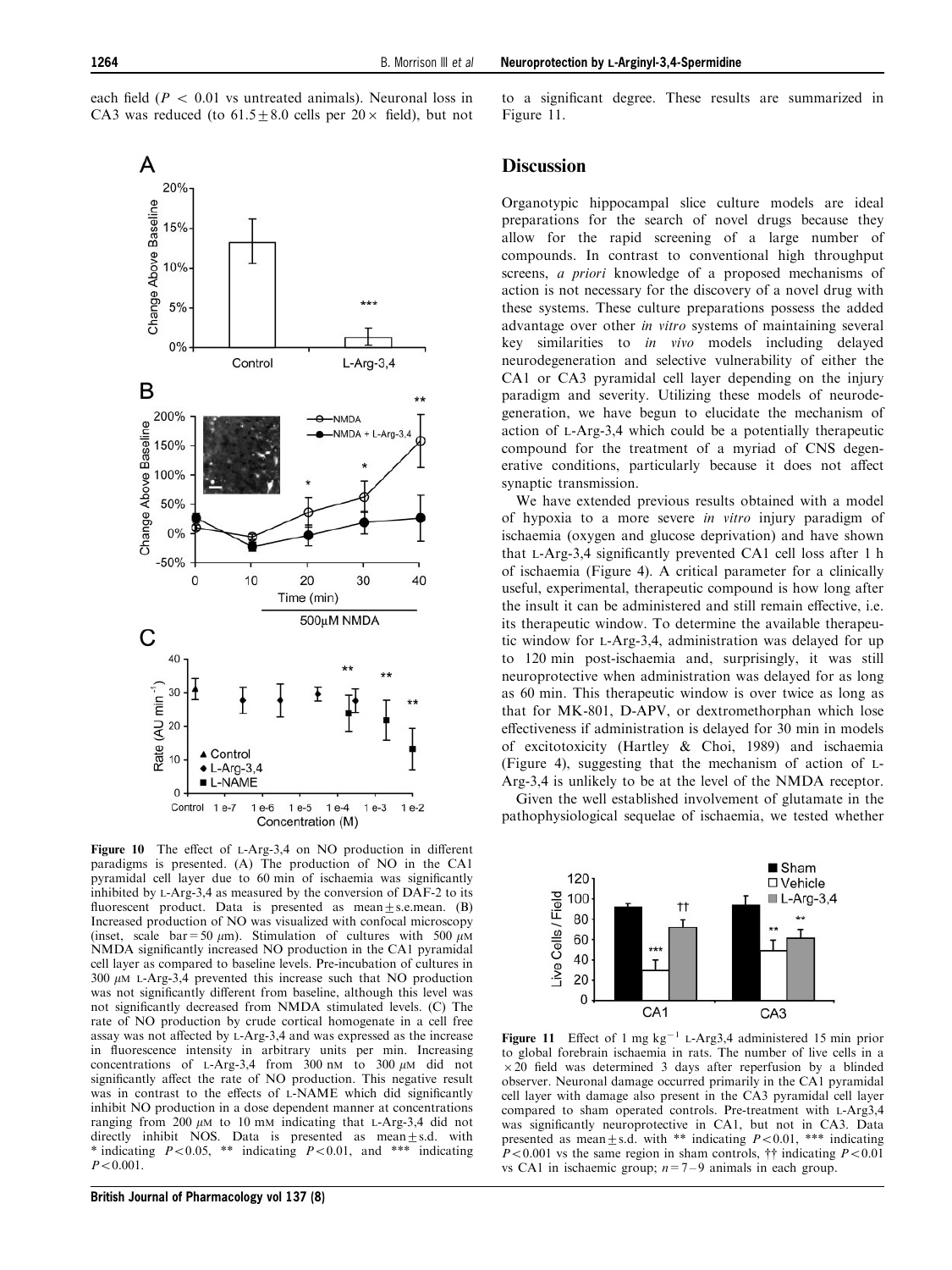L-Arg-3,4 was neuroprotective against EAA mediated cell death. L-Arg-3,4 significantly prevented cell death due to glutamate, NMDA, AMPA, and kainate toxicity (Figure 6). These results are similar to those of [Weiss](#page-12-0) [et al](#page-12-0)[. \(1990\)](#page-12-0) who demonstrated that high doses of nifedipine (100  $\mu$ M) could prevent cell loss in cortical cell cultures due to AMPA, kainate, or quinolinate exposure, and that this effect was not due to a direct inhibition of agonist mediated cell currents. However, nifedipine was not able to prevent toxicity due to NMDA or glutamate [\(Weiss](#page-12-0) [et al](#page-12-0)[., 1990; Hartley & Choi,](#page-12-0) [1989\)](#page-12-0). Neither 100  $\mu$ M nifedipine nor diltiazem could prevent the loss of electrical activity in acute hippocampal slices caused by NMDA ([Longo](#page-12-0) [et al](#page-12-0)[., 1994\)](#page-12-0), suggesting that the dihydrophyridines can prevent excitotoxic cell death, probably by limiting cellular  $Ca^{2+}$  loading, provided that loading is minimal ([Weiss](#page-12-0) [et al](#page-12-0)[., 1990; Hartley & Choi, 1989\)](#page-12-0). Nifedipine is not neuroprotective in an organotypic hippocampal model of hypoxia in which cellular  $Ca^{2+}$  loading is likely to be less severe than during ischaemia ([Pringle](#page-12-0) [et al](#page-12-0)[.,](#page-12-0) [1996\)](#page-12-0). Therefore, the actions of L-Arg-3,4 appear to be more robust than L-type VSCC antagonists as it was neuroprotective in more severe injury paradigms such as NMDA mediated excitotoxicity as well as ischaemia.

Given its structural similarity to spermidine, L-Arg-3,4 could be acting at the polyamine site of the NMDA receptor. At low concentrations, spermine and spermidine can exacerbate NMDA toxicity both in vivo (Gimenez-Llort et al., 1996) and in vitro ([Sparapani](#page-12-0) [et al](#page-12-0)[., 1997](#page-12-0)), but at higher concentrations ( $\geq 1$  mM), these polyamines can be protective ([Ferchmin](#page-12-0) [et al](#page-12-0)[., 2000](#page-12-0)). L-Arg-3,4 does not potentiate NMDA receptor activation because it did not exacerbate NMDA mediated neurotoxicity in our studies (Figure 6), and therefore, probably does not interact with the polyamine site on the NMDA receptor. Given its structural similarity to sFTX, L-Arg-3,4 could be antagonizing VSCC thereby preventing  $Ca^{2+}$  loading in vulnerable neurons. Alternatively, L-Arg-3,4 could be acting non-specifically at a variety of cation permeable channels in a similar manner to other polyamines such as spermine and arcaine which block the open channel [\(Scott](#page-12-0) [et al](#page-12-0)[., 1993\)](#page-12-0). [Cherksey](#page-12-0) [et al](#page-12-0)[. \(1991\)](#page-12-0) investigated the ability of a series of structurally related compounds to block VSCC in Purkinje cells and at the squid giant synapse. Of the series of compounds they tested, one was identical to L-Arg-3,4, and they found that it did not inhibit  $Ca^{2+}$  currents, indicating that our compound probably does not inhibit VSCC. It is also unlikely that L-Arg-3,4 inhibits either N or P/Q-type VSCC responsible for neurotransmitter release in the hippocampus as inhibitors of these channels decrease evoked population spikes by approximately 50% ([Takahashi & Momiyama, 1993\)](#page-12-0). In our experiments, L-Arg-3,4 did not affect synaptic transmission in any way as determined by measuring evoked field responses in acute hippocampal slices (Figure 7 and Table 1) reaffirming that it does not interact with VSCC. This lack of effect was in sharp contrast to the effect of 10  $\mu$ M DNQX which abolished all synaptic transmission within 10 min of exposure indicating that L-Arg-3,4 does not alter transmission mediated by non-NMDA receptors.

Its lack of electrophysiological effects in combination with its ability to prevent ischaemic and excitotoxic cell death by both NMDA and non-NMDA receptor agonists suggests that L-Arg-3,4 may be acting down stream of receptor and or

channel activation. Its very long therapeutic window also suggests that it may target a nexus of the pathological sequelae which is common to these models of cell death especially since NMDA antagonists, such as MK-801, have a much shorter therapeutic window of less than 30 min in models of excitotoxicity ([Hartley & Choi, 1989\)](#page-12-0) or ischaemia in our hands (Figure 4). [Zhang & Lipton \(1999\)](#page-13-0) have shown that ischaemia in acute hippocampal slices causes an initial rise in intracellular  $Ca^{2+}$  which is mediated by NMDA receptors because it can be blocked by MK-801. A second rise of intracellular  $Ca^{2+}$  mediated by release from mitochondria can be blocked by mitochondria-specific  $Ca^{2+}$ exchanger inhibitors ([Zhang & Lipton, 1999](#page-13-0)). Under conditions of oxidative stress, excitotoxicity, or  $Ca^{2+}$  overload, mitochondria become a significant source of freeradicals which can overload endogenous scavenging systems, damage cellular components, and lead to cell death ([Bindokas](#page-12-0) [et al](#page-12-0)[., 1996](#page-12-0); [Carriedo](#page-12-0) [et al](#page-12-0)[., 1998\)](#page-12-0).

To test the hypothesis that the protection afforded by L-Arg-3,4 was due to its ability to affect ROS mediated cell death, cultures were injured by incubation in 100  $\mu$ M DQ which specifically generates superoxide by disruption of the mitochondria electron transport chain [\(Wilde](#page-13-0) [et al](#page-13-0)[., 1997\)](#page-13-0). L-Arg-3,4 significantly protected against free-radical mediated injury suggesting that it may quench ROS (Figure 8). The effect of the compound on superoxide production was directly measured with the non-invasive, fluorescent reporter HEt in response to AMPA as well as NMDA stimulation of glutamate receptors (Figure 9). As reported previously, AMPA or NDMA stimulation resulted in a robust and sustained increase in the rate of superoxide production ([Rozov & Burnashev, 1999; Carriedo](#page-12-0) [et al](#page-12-0)[., 1998\)](#page-12-0) which was significantly reduced by L-Arg-3,4 in the continued presence of the excitotoxin. These results clearly demonstrate that one of the protective mechanisms of action of L-Arg-3,4 is to reduce the rate of superoxide production in response to injurious stimuli which could be the basis of its neuroprotective actions in the diverse injury paradigms used in these experiments. Polyamines, such as spermine and spermidine, are known to directly scavenge ROS via a charge transfer process which can protect DNA from ROS mediated degradation [\(Ha](#page-12-0) [et al](#page-12-0)[., 1998](#page-12-0)). The spermidine moiety of L-Arg-3,4 could be functioning in the same manner as free spermidine. In addition, the L-Arg-3,4 contains two primary and one secondary amine which potentially could also act as scavengers by the same charge transfer process hypothesized for spermidine. Other possibilities exist which could be examined in subsequent studies such as an effect of L-Arg-3,4 directly on mitochondria to limit ROS production in a more direct manner.

In addition to superoxide, other ROS are generated during ischaemia and EAA mediated cell death. Nitric oxide is a highly reactive free-radical which has several physiological functions. It has been implicated in the pathological sequelae in ischaemic and excitotoxic cell death and can cause a perturbation of iron metabolism, inhibition of mitochondria electron transport, DNA damage, and ADP-ribosylation ([Dawson](#page-12-0) [et al](#page-12-0)[., 1991](#page-12-0); [Cooper, 1999; Brown, 1999\)](#page-12-0). Inhibitors of NOS decrease neuronal death in models of both excitotoxicity and ischaemia [\(Dawson](#page-12-0) [et al](#page-12-0)[., 1991](#page-12-0); [Maiese](#page-12-0) [et al](#page-12-0)[., 1993](#page-12-0)), and other polyamines with structural similarities to L-Arg-3,4 such as spermine, spermidine, putrescine,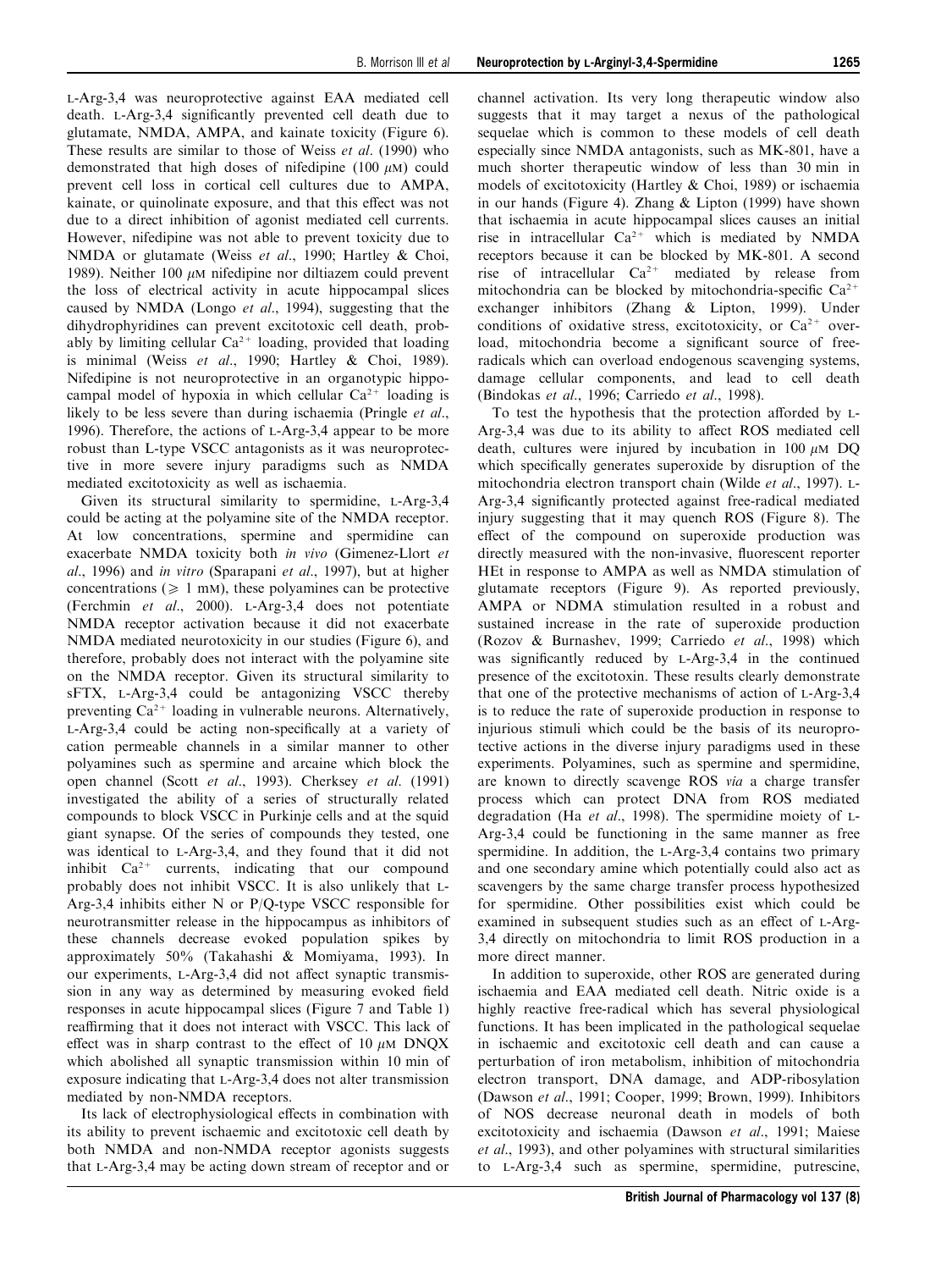arcaine, and agmatine are know inhibitors of NOS [\(Hu](#page-12-0) [et al](#page-12-0)[.,](#page-12-0) [1994; Kabuto](#page-12-0) [et al](#page-12-0)[., 1995; Galea](#page-12-0) [et al](#page-12-0)[., 1996](#page-12-0)). L-Arg-3,4 significantly reduced NO production induced by ischaemia (Figure 10A), and also reduced an increase caused by toxic concentrations of NMDA (Figure 10B), although this reduction was not significant.

We further tested whether L-Arg-3,4 could inhibit the production of NO by NOS in a cell-free system, and found that it reduced NO production by approximately 10%, although this effect was not significant, nor was it dose dependent (Figure  $10C$ ). This effect was in contrast to the effects of L-NAME which significantly inhibited NOS and reduced NO production in a dose dependent manner. The results of this assay could be explained one of two ways. Either L-Arg-3,4 was slightly inhibiting the NOS directly and therefore preventing NO formation, or it was scavenging NO before it could react with the reporter, DAF-2. Although the assay could not discriminate between these two mechanisms, the net effect of L-Arg-3,4 on NOS was not significant.

The results of the cell free assay demonstrating that L-Arg-3,4 does not inhibit production of NO and the ischaemia model demonstrating a reduction of NO synthesis may appear contradictory, but are, in fact, consistent. Although L-Arg-3,4 does not have a direct effect on NOS, it may be inhibiting any one of the upstream steps in the ischaemic cascade which leads to increased NO production. A possible target for L-Arg-3,4 protective effects is the mitochondrion which has been implicated in contributing to cell death in response to the injury paradigms used in our study ([Dugan](#page-12-0) [et](#page-12-0) [al](#page-12-0)[., 1995](#page-12-0); [Rego](#page-12-0) [et al](#page-12-0)[., 2001; Lacza](#page-12-0) [et al](#page-12-0)[., 2001](#page-12-0)). Mitochondria are equipped with a specific mitochondrial NOS (mtNOS) which may regulate activity of the electron transport chain ([Cleeter](#page-12-0) [et al](#page-12-0)[., 1994](#page-12-0)) as well as trigger release of sequestered  $Ca^{2+}$  and cytochrome c ([Ghafourifar](#page-12-0) [et al](#page-12-0)[., 1999](#page-12-0)). It has been proposed that  $Ca^{2+}$  sequestration leads to activation of mtNOS and a local production of NO [\(Cleeter](#page-12-0) [et al](#page-12-0)[., 1994](#page-12-0)). This NO inhibits the electron transport chain, resulting in the formation of superoxide and other ROS which react with NO to form peroxynitrite. The peroxynitrite then triggers the release of  $Ca^{2+}$  as well as cytochrome c. It is the initial sequestration of  $Ca^{2+}$  by the mitochondria and not necessarily cytoplasmic  $Ca^{2+}$  loading which is responsible for initiation of cell death via disruption of the electron transport chain and production of NO [\(Budd & Nicholls,](#page-12-0) [1996; Wang & Thayer, 1996](#page-12-0); [Luetjens](#page-12-0) [et al](#page-12-0)[., 2000\)](#page-12-0). It is tantalizing to speculate that L-Arg-3,4 may be inhibiting the mitochondrial  $Ca^{2+}$  uniporter in a manner similar to RU360 thereby preventing sequestration of  $Ca^{2+}$  [\(Unitt](#page-12-0) *[et al](#page-12-0).*, 1999; [Zazueta](#page-13-0) [et al](#page-13-0)[., 1999\)](#page-13-0). By breaking the chain of pathological changes, the down stream mediators of cell damage and death, such as NO production, are inhibited. Taken together, our results indicate that the neuroprotection afforded by L-Arg-3,4 is not due to NO scavenging or NOS inhibition, but more likely due to inhibition of other pathological mechanisms, such as superoxide production or mitochondria  $Ca^{2+}$ loading, which in turn stimulate NO production.

Many compounds that block VSCC do not make good drug candidates because of their side-effect profile which includes significant depression of cardiovascular function ([Bowersox](#page-12-0) [et al](#page-12-0)[., 1992\)](#page-12-0). Therefore, although compounds such as the selective N-type channel blocker  $\omega$ -conotoxin-MVIIA and the non-selective blocker  $\omega$ -conotoxin-MVIIC are potently active in the organotypic hippocampal slice culture (OHSC) model of hypoxia-mediated neurodegeneration ([Pringle](#page-12-0) [et al](#page-12-0)[., 1996](#page-12-0)), they are associated with profound hypotensive side-effects in vivo (Buchan et al., 1994). FTX is also lethal to mice when injected intra-peritoneally ([Llinas](#page-12-0) [et](#page-12-0) [al](#page-12-0)[., 1989](#page-12-0)) and, at a non-toxic dose, is associated with profound sedation. Intra-venous (i.v.) injection of 1 mg  $kg^{-1}$ L-Arg-3,4 produced no change in blood pressure clearly implying that the compound has little or no action at central calcium channels as predicted. In addition, no gross motor effects were observed when animals recovered from anaesthesia. Having determined that the compound was safe at 1 mg  $kg^{-1}$  i.v., we next investigated whether this dose was neuroprotective in an in vivo model of cerebral ischaemia. The 4-vessel occlusion model of transient forebrain ischaemia was chosen since this is the paradigm most closely modelled by the OHSC ischaemia model. L-Arg-3,4 was neuroprotective when administered i.v. 15 min prior to ischaemia mimicking the efficacy observed in vitro. This observation is important for two reasons. Firstly, it confirms that the compound is capable of acting centrally despite having no overt side-effects. Secondly, it confirms that neuroprotective efficacy observed in the OHSC ischaemia model can be translated into in vivo efficacy in a model of global forebrain ischaemia.

In summary, we have begun to study the neuroprotective mechanism of action of a novel compound, L-Arg-3,4, which prevents cell death in both in vitro and in vivo models of ischaemia. Surprisingly, delayed administration of L-Arg-3,4 after in vitro ischaemia (up to 60 min) was also neuroprotective. This extremely long therapeutic window in vitro is in contrast to that of NMDA antagonists, such as MK-801, which loses efficacy as early as 15 min post-injury (Hartley  $\&$ [Choi, 1989\)](#page-12-0) or, in the present study, when delayed by 30 min after in vitro ischaemia. L-Arg-3,4 prevented cell death due to glutamate toxicity but was not receptor sub-type specific as it also prevented cell death due to NMDA, AMPA, and kainate in vitro. The compound did not inhibit synaptic transmission in vitro or cause any gross neurological effects in vivo, and therefore, was not likely to directly antagonize glutamate receptors or VSCC unlike a structurally similar compound, sFTX-3.3. L-Arg-3,4 also prevented superoxide mediated cell death and reduced the rate of superoxide production after AMPA or NMDA stimulation in vitro. The compound also decreased the production of NO due to ischaemia or NMDA stimulation, but did so without directly inhibiting NOS. Because it did not affect synaptic transmission, L-Arg-3.4 may engender fewer detrimental side effects than previous, experimental, therapeutic compounds. Given its robust neuroprotection in vitro and in vivo, future research in vivo is an appropriate next step as L-Arg-3,4 could be of potential benefit in the treatment of stroke and other neurodegenerative conditions such as traumatic brain injury, Alzheimer's disease, Parkinson's disease, and multiple sclerosis.

The authors would like to acknowledge the expert technical assistance of Mrs Judy Mepham for maintaining the organotypic cultures. This work was supported in part by the University of Southampton through the Chemistry-Medicine Initiative and by a grant from Hunter-Fleming Ltd.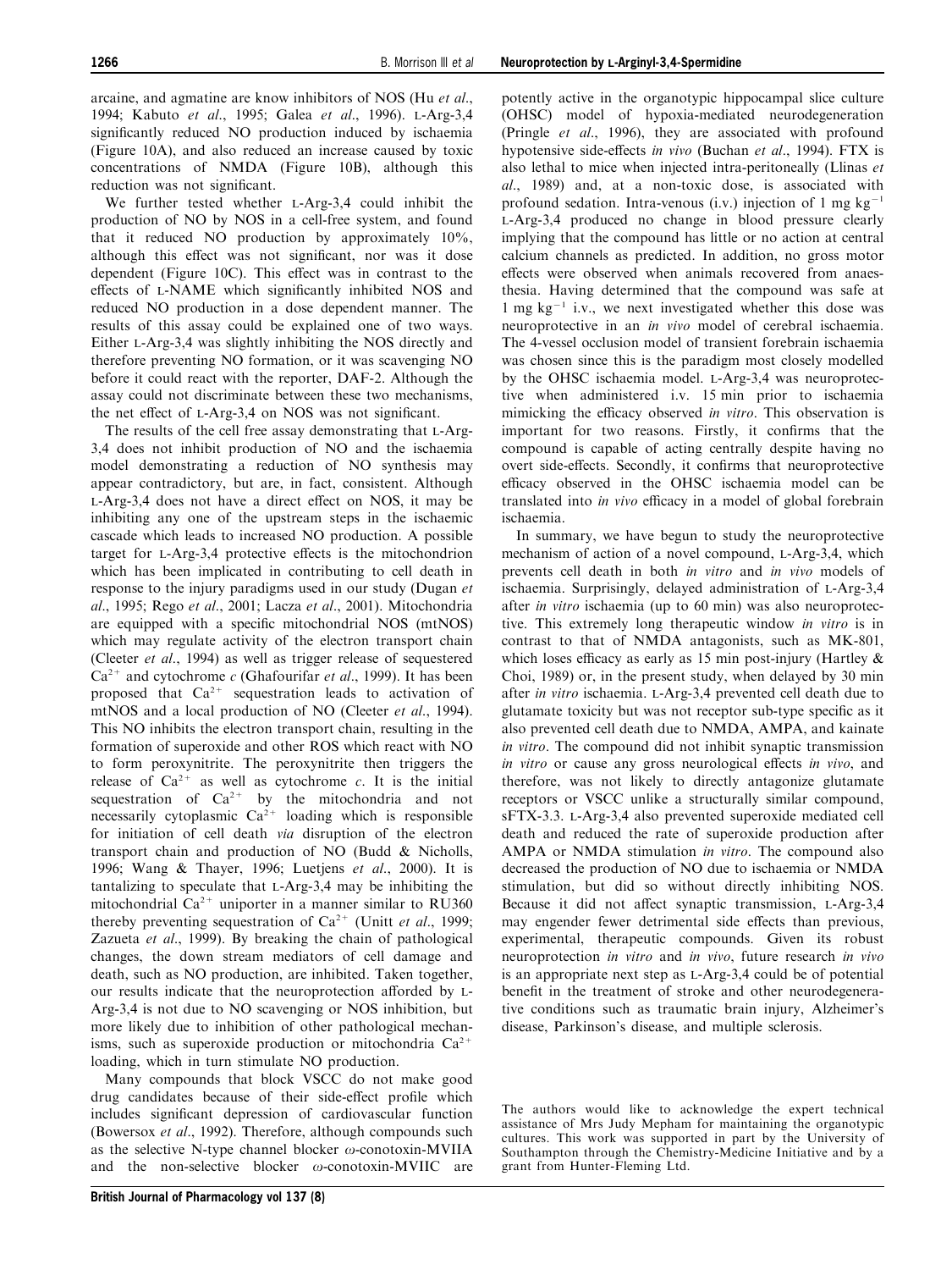#### <span id="page-12-0"></span>References

- BINDOKAS, V.P., JORDAN, J., LEE, C.C. & MILLER, R.J. (1996). Superoxide production in rat hippocampal neurons: selective imaging with hydroethidine. *J. Neurosci.*, **16**,  $1324 - 1336$ .
- BOWERSOX, S.S., SINGH, T., NADASDI, L., ZUKOWSKA-GROJEC, Z., VALENTINO, K. & HOFFMAN, B.B. (1992). Cardiovascular effects of  $\omega$ -conopeptides in conscious rats: mechanisms of action. *J*. Cardiovasc. Pharmacol.,  $20$ ,  $756 - 764$ .
- BROWN, G.C. (1999). Nitric oxide and mitochondrial respiration. Biochim. Biophys. Acta,  $1411, 351 - 369$ .
- BROWN, L.A., KEY, B.J. & LOVICK, T.A. (1999). Bio-imaging of nitric oxide-producing neurones in slices of rat brain using 4,5 diaminofluorescein. J. Neurosci. Methods,  $92$ ,  $101 - 110$ .
- BUCHAN, A.M., GERTLER, S.Z., LI, H., XUE, D., HUANG, Z.G., CHAUNDY, K.E., BARNES, K. & LESIUK, H.J. (1994). A selective  $N$ -type  $Ca^{2+}$ -channel blocker prevents CA1 injury 24 h following severe forebrain ischaemia and reduces infarction following focal ischaemia. J. Cereb. Blood Flow Metab., 14, 903-910.
- BUDD, S.L. & NICHOLLS, D.G. (1996). Mitochondria, calcium regulation, and acute glutamate excitotoxicity in cultured cerebellar granule cells. *J. Neurochem.*,  $67$ ,  $2282 - 2291$ .
- CARRIEDO, S.G., YIN, H.Z., SENSI, S.L. & WEISS, J.H. (1998). Rapid  $Ca^{2+}$  entry through  $Ca^{2+}$ -permeable AMPA/Kainate channels triggers marked intracellular  $Ca^{2+}$  rises and consequent oxygen radical production. J. Neurosci.,  $18$ ,  $7727 - 7738$ .
- CHERKSEY, B.D., SUGIMORI, M. & LLINAS, R.R. (1991). Properties of calcium channels isolated with spider toxin, FTX. Ann. N. Y. Acad. Sci.,  $635, 80 - 89$ .
- CLEETER, M.W., COOPER, J.M., DARLEY-USMAR, V.M., MONCA-DA, S. & SCHAPIRA, A.H. (1994). Reversible inhibition of cytochrome c oxidase, the terminal enzyme of the mitochondrial respiratory chain, by nitric oxide. Implications for neurodegenerative diseases. FEBS Lett,  $345, 50 - 54$ .
- COOPER, C.E. (1999). Nitric oxide and iron proteins. Biochim.  $Biophys. Acta, 1411, 290 - 309.$
- DAWSON, V.L., DAWSON, T.M., LONDON, E.D., BREDT, D.S. & SNYDER, S.H. (1991). Nitric oxide mediates glutamate neurotoxicity in primary cortical cultures. Proc. Natl. Acad. Sci.  $(U.S.A.)$ , 88, 6368 – 6371.
- DUGAN, L.L., SENSI, S.L., CANZONIERO, L.M., HANDRAN, S.D., ROTHMAN, S.M., LIN, T.S., GOLDBERG, M.P. & CHOI, D.W. (1995). Mitochondrial production of reactive oxygen species in cortical neurons following exposure to N-methyl-D-aspartate. J. Neurosci., **15,** 6377 – 6388.
- DUPERE, J.R., MOYA, E., BLAGBROUGH, I.S. & USOWICZ, M.M. (1996). Differential inhibition of  $Ca^{2+}$  channels in mature rat cerebellar Purkinje cells by sFTX-3.3 and FTX-3.3. Neurophar $macology, 35, 1-11.$
- FERCHMIN, P.A., PEREZ, D. & BIELLO, M. (2000). Spermine is neuroprotective against anoxia and N-methyl-D-aspartate in hippocampal slices. Brain Res.,  $859$ ,  $273 - 279$ .
- FISHER, M. & SCHAEBITZ, W. (2000). An overview of acute stroke therapy: past, present, and future. Arch. Intern. Med., 160, 3196-3206.
- GALEA, E., REGUNATHAN, S., ELIOPOULOS, V., FEINSTEIN, D.L. & REIS, D.J. (1996). Inhibition of mammalian nitric oxide synthases by agmatine, an endogenous polyamine formed by decarboxylation of arginine. *Biochem. J.*,  $316$ ,  $247 - 249$ .
- GHAFOURIFAR, P., SCHENK, U., KLEIN, S.D. & RICHTER, C. (1999). Mitochondrial nitric-oxide synthase stimulation causes cytochrome c release from isolated mitochondria. Evidence for intramitochondrial peroxynitrite formation. J. Biol. Chem.,  $274, 31185 - 31188.$
- GIMENEZ-LLORT, L., FERRE, S., DE VERA, N. & MARTINEZ, E. (1996). Motor depressant effects of systemically administered polyamines in mice: involvement of central NMDA receptors. Eur. J. Pharmacol.,  $318$ ,  $231 - 238$ .
- HA, H.C., SIRISOMA, N.S., KUPPUSAMY, P., ZWEIER, J.L., WOSTER, P.M. & CASERO-RA, J. (1998). The natural polyamine spermine functions directly as a free radical scavenger. Proc. Natl. Acad. Sci. (U.S.A.), 95,  $11140 - 11145$ .
- HARTLEY, D.M. & CHOI, D.W. (1989). Delayed rescue of N-methyl-D-aspartate receptor-mediated neuronal injury in cortical culture. J. Pharmacol. Exp. Ther.,  $250$ ,  $752 - 758$ .
- HU, J., MAHMOUD, M.I. & EL FAKAHANY, E.E. (1994). Polyamines inhibit nitric oxide synthase in rat cerebellum. Neurosci. Lett., 175,  $41 - 45$ .
- KABUTO, H., YOKOI, I., HABU, H., ASAHARA, H. & MORI, A. (1995). Inhibitory effect of arcaine on nitric oxide synthase in the rat brain. Neuroreport,  $6, 554 - 556$ .
- KRISTIAN, T. & SIESJO, B.K. (1998). Calcium in ischemic cell death.  $Stroke$ , 29, 705  $-718$ .
- LACZA, Z., PUSKAR, M., FIGUEROA, J.P., ZHANG, J., RAJAPAKSE, N. & BUSIJA, D.W. (2001). Mitochondrial nitric oxide synthase is constitutively active and is functionally upregulated in hypoxia. Free Radic. Biol. Med.,  $31, 1609 - 1615$ .
- LLINAS, R., SUGIMORI, M., LIN, J.W. & CHERKSEY, B. (1989). Blocking and isolation of a calcium channel from neurons in mammals and cephalopods utilizing a toxin fraction (FTX) from funnel-web spider poison. Proc. Natl. Acad. Sci. (U.S.A.), 86,  $1689 - 1693$
- LONGO, R., SAGRATELLA, S. & SCOTTI, D.C. (1994). Effects of calcium antagonists on hypoxic and NMDA injury in rat hippocampal slices. Life Sci.,  $55, 455 - 462$ .
- LUETJENS, C.M., BUI, N.T., SENGPIEL, B., MUNSTERMANN, G., POPPE, M., KROHN, A.J., BAUERBACH, E., KRIEGLSTEIN, J. & PREHN, J.H. (2000). Delayed mitochondrial dysfunction in excitotoxic neuron death: cytochrome c release and a secondary increase in superoxide production. *J. Neurosci.*, **20**,  $5715 - 5723$ .
- MAIESE, K., BONIECE, I., DEMEO, D. & WAGNER, J.A. (1993). Peptide growth factors protect against ischemia in culture by preventing nitric oxide toxicity. J. Neurosci., 13, 3034 - 3040.
- MURRAY, C.J. & LOPEZ, A.D. (1997). Mortality by cause for eight regions of the world: Global Burden of Disease Study. Lancet, 349,  $1269 - 1276$ .
- PIANTADOSI, C.A. & ZHANG, J. (1996). Mitochondrial generation of reactive oxygen species after brain ischemia in the rat. Stroke, 27,  $327 - 331$ .
- PRINGLE, A.K., BENHAM, C.D., SIM, L., KENNEDY, J., IANNOTTI, F. & SUNDSTROM, L.E. (1996). Selective N-type calcium channel antagonist  $\omega$  conotoxin MVIIA is neuroprotective against hypoxic neurodegeneration in organotypic hippocampal-slice cultures. Stroke,  $27, 2124 - 2130$ .
- PRINGLE, A.K., IANNOTTI, F., WILDE, G.J., CHAD, J.E., SEELEY, P.J. & SUNDSTROM, L.E. (1997). Neuroprotection by both NMDA and non-NMDA receptor antagonists in in vitro ischemia. Brain  $Res.$ , 755, 36 – 46.
- REGO, A.C., WARD, M.W. & NICHOLLS, D.G. (2001). Mitochondria control ampa/kainate receptor-induced cytoplasmic calcium deregulation in rat cerebellar granule cells. J. Neurosci., 21,  $1893 - 1901.$
- ROZOV, A. & BURNASHEV, N. (1999). Polyamine-dependent facilitation of postsynaptic AMPA receptors counteracts paired-pulse depression. Nature, 401, 594 - 598.
- SCOTT, R.H., SUTTON, K.G. & DOLPHIN, A.C. (1993). Interactions of polyamines with neuronal ion channels. TiNS,  $16$ ,  $153 - 160$ .
- SPARAPANI, M., DALL'OLIO, R., GANDOLFI, O., CIANI, E. & CONTESTABILE, A. (1997). Neurotoxicity of polyamines and pharmacological neuroprotection in cultures of rat cerebellar granule cells.  $Exp.$  Neurol.,  $148$ ,  $157 - 166$ .
- TAKAHASHI, T. & MOMIYAMA, A. (1993). Different types of calcium channels mediate central synaptic transmission. Nature, 366,  $156 - 158$
- UNITT, J.F., BODEN, K.L., WALLACE, A.V., INGALL, A.H., COOMBS, M.E. & INCE, F. (1999). Novel cobalt complex inhibitors of mitochondrial calcium uptake. Bioorg. Med. Chem.,  $7, 1891 -$ 1896.
- WANG, G.J. & THAYER, S.A. (1996). Sequestration of glutamateinduced Ca2+loads by mitochondria in cultured rat hippocampal neurons. J. Neurophysiol.,  $76$ ,  $1611 - 1621$ .
- WARLOW, C.P. (1998). Epidemiology of stroke. Lancet, 352 (Suppl  $3$ : SIII $1 -$ SIII $4$ .
- WEISS, J.H., HARTLEY, D.M., KOH, J. & CHOI, D.W. (1990). The calcium channel blocker nifedipine attenuates slow excitatory amino acid neurotoxicity. Science,  $247$ ,  $1474 - 1477$ .